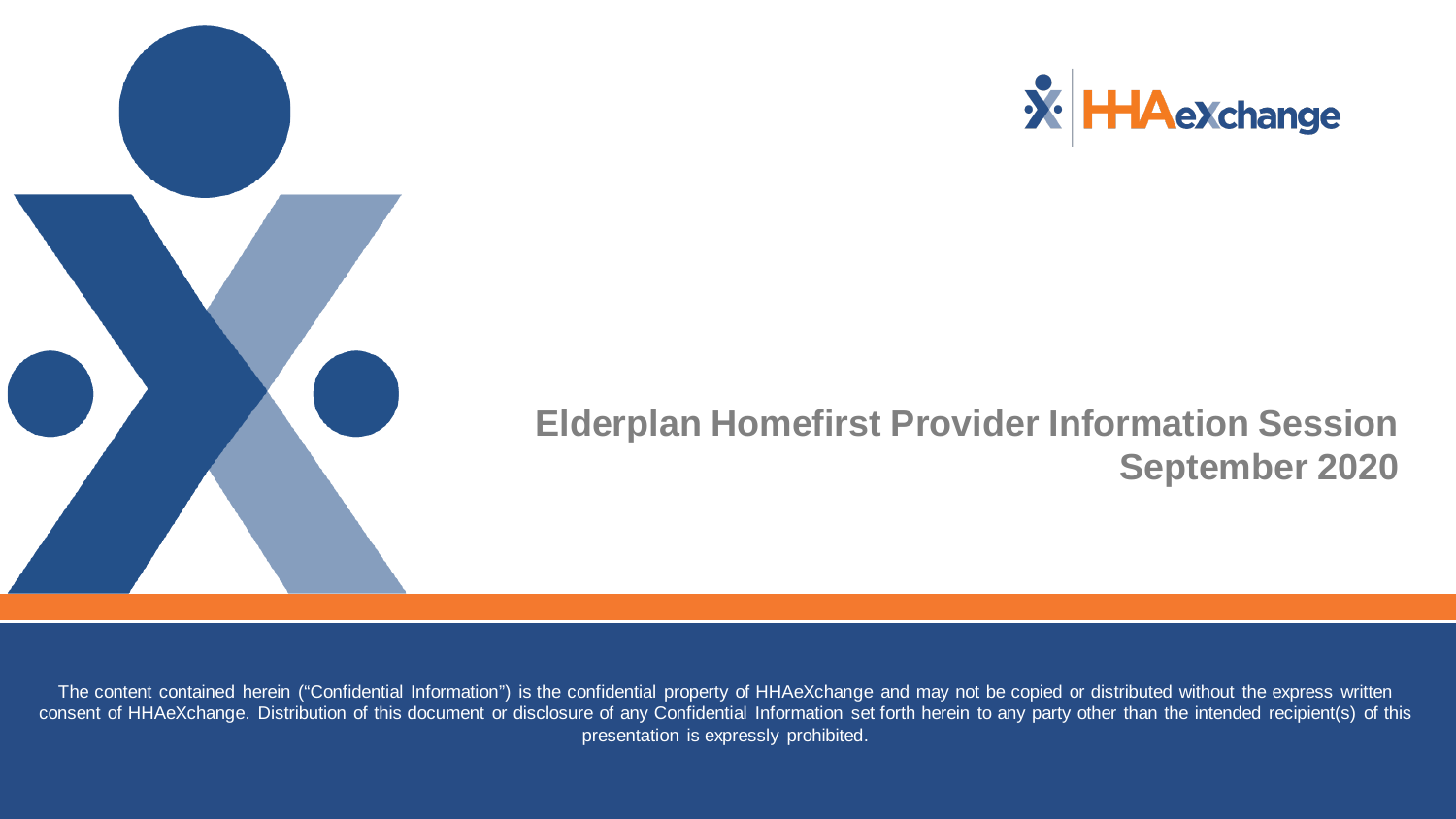

## **Agenda**

- Team Introduction
- HHAX Implementation
- End to End process
- Services in scope
- Service descriptions
- $\triangleright$  Features in scope for phase 2
- $\triangleright$  Member placement current workflow
- $\triangleright$  Member placement future workflow
- $\triangleright$  Updates to Member profile
- $\triangleright$  Authorization current process
- $\triangleright$  Authorization future process
- $\triangleright$  Member current disenrollment process
- Member future disenrollment process
- Service interruptions
- $\triangleright$  Communication current process
- $\triangleright$  Communication future process
- $\triangleright$  Cures Act Mandate EVV
- $\triangleright$  Manual visit confirmation
- $\triangleright$  Billing
- Grievance & Appeals
- Questions?
- Contact Information

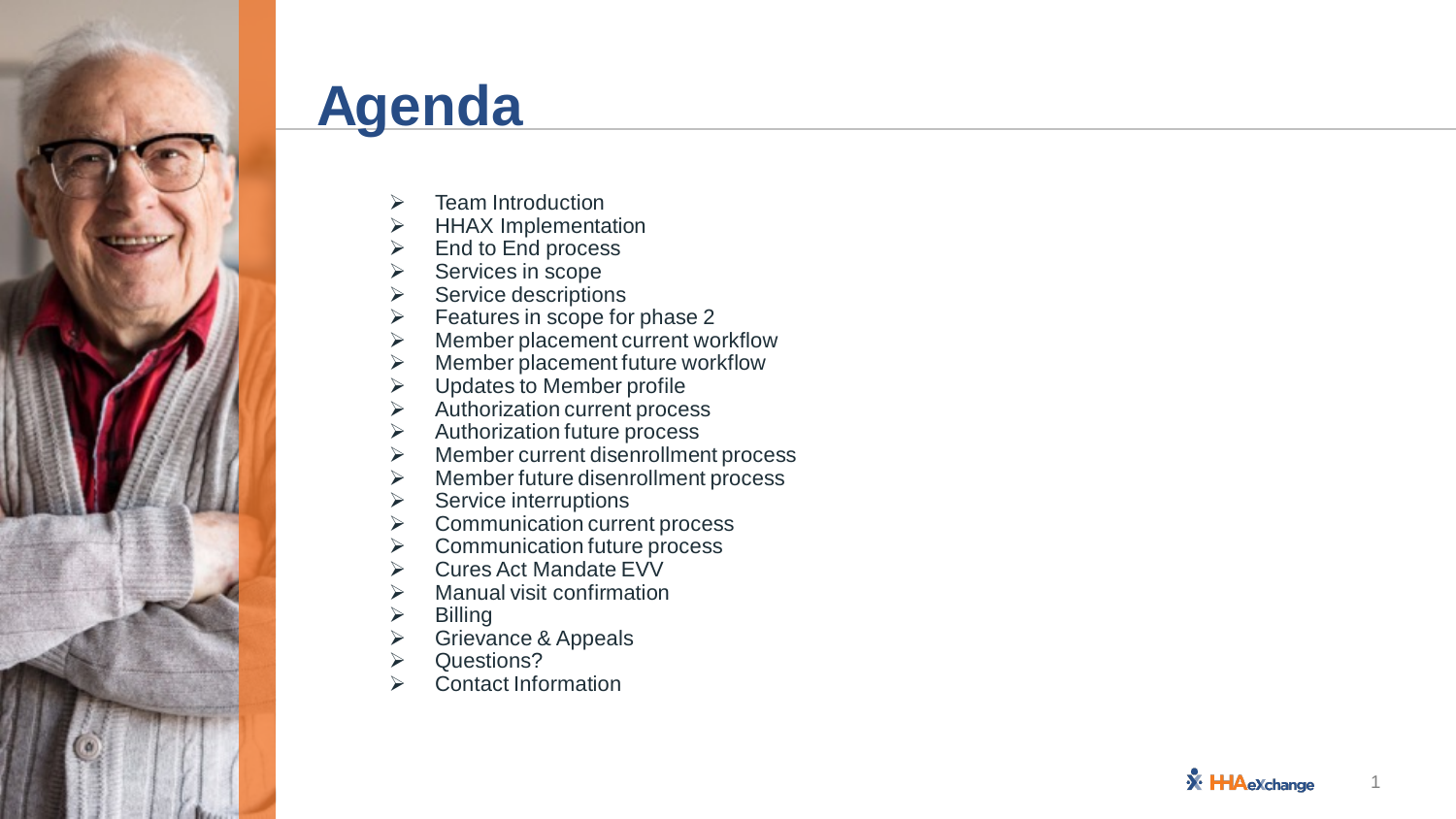

## **Team Introduction**

- $\triangleright$  Elderplan
	- ▶ Cheneia Davis
	- **► Robert Bennett**
	- $\triangleright$  Stella Mizrakhi
	- $\triangleright$  La Toya Davis
	- **▶ Daniel Ramos**
	- James Radola
	- **▶ Stacy Salgado**

#### $\triangleright$  HHAX

- **▶ Marquis Woods**
- $\triangleright$  Fatima Abbas
- Tanzeel Sahibzada
- $\triangleright$  Ariel Jimenez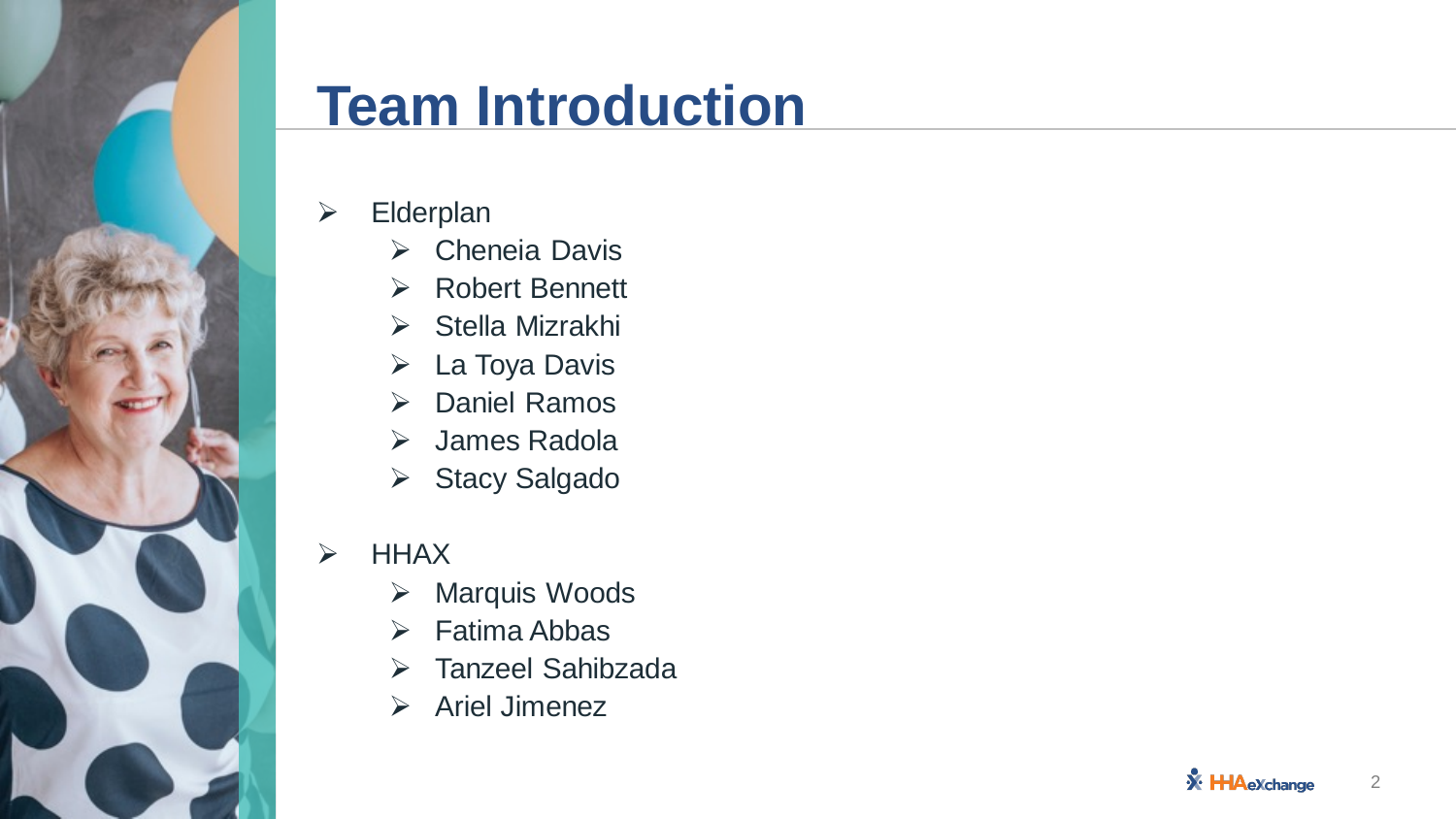

## **HHAX Implementation**

- $\triangleright$  Elderplan's provider network will be linked to HHAeXhange Elderplan Professional system as of November 8, 2020
- $\triangleright$  Provider onboarding info sessions: 9/8/2020, 9/9/2020, 9/10/2020
- $\triangleright$  Provider training sessions starting on the week 9/14/2020
	- Enterprise Provider: 9/15/2020 & 9/17/2020 EDI Providers: 9/29/2020 & 9/30/2020
- Elderplan Homefirst Information Center:<https://hhaexchange.com/elderplan/>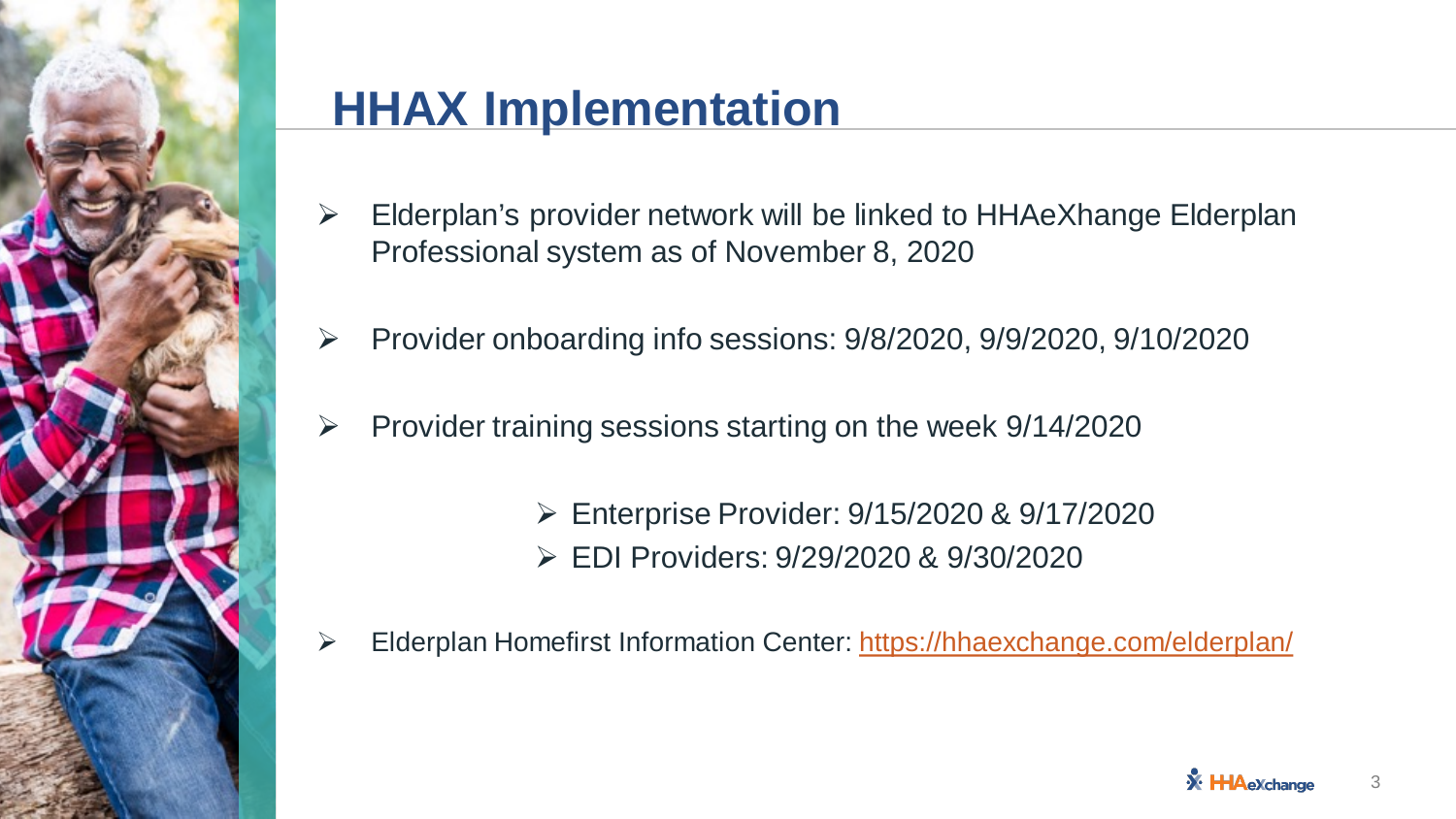## **End to End Process**

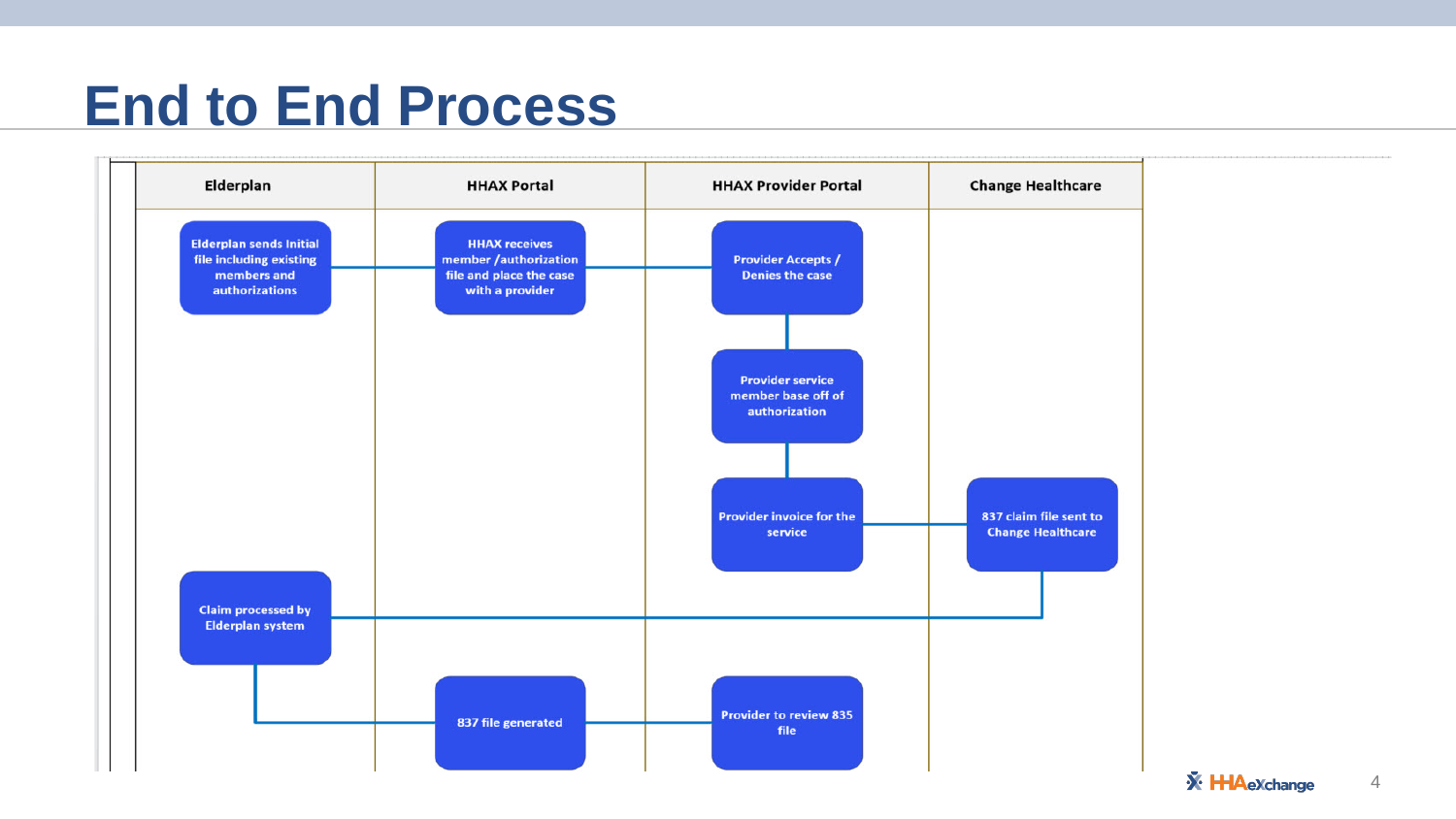

## **Services in scope**

#### **\***PCW Hourly

#### **\***PCW Live in \*PCW Live in (Mutual)

#### **\***CDPAS Hourly

\*CDPAS Live in \*CDPAS Live in (Mutual)

### **\***Housekeeping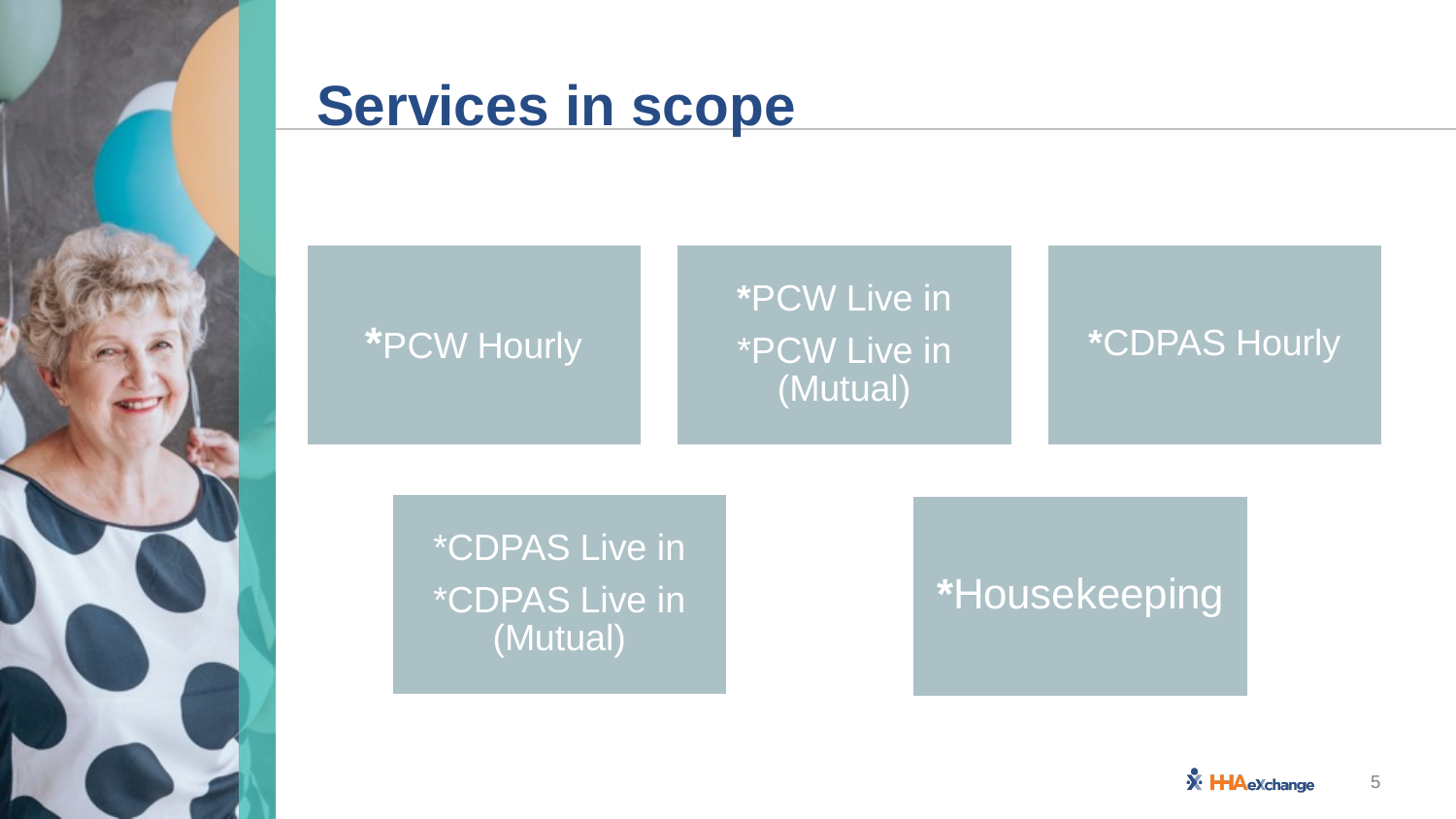#### **Service Descriptions**

- $\triangleright$  PCW Hourly
- $\triangleright$  PCW Live in
- $\triangleright$  PCW Live ( Mutual)
- $\triangleright$  CDPAS Live in
- $\triangleright$  CDPAS Live in Mutual
- **≻ House-Keeping**

**T1019:U1-** Personal care services, per 15 minutes, not for an inpatient or resident of a hospital, nursing facility, ICF/MR or IMD, part of the individualized plan of treatment {code may not be used to identify services provided by home health aide or certified nurse assistant)

T1020- Personal care services, per diem, not for an inpatient or resident of a hospital, nursing facility, JCF/MR or IMD, part of the individualized plan of treatment {code may not be used to identify services provided by home health aide or certified nurse assistant)

T1020:U2- Personal care services, per diem, not for an inpatient or resident of a hospital, nursing facility, JCF/MR or IMD, part of the individualized plan of treatment {code may not be used to identify services provided by home health aide or certified nurse assistant\

T1019:U6- Personal care services, per 15 minutes, not for an inpatient or resident of a hospital, nursing facility, ICF/MR or IMD, part of the individualized plan of treatment (code may not be used to identify services provided by home health aide or certified nurse assistant)

T1020:U6- Personal care services, per diem, not for an inpatient or resident of a hospital, nursing facility, ICF/MR or IMD, part of the individualized plan of treatment (code may not be used to identify services provided by home health aide or certified nurse assistant\

T1020:U7- Personal care services, per diem, not for an inpatient or resident of a hospital, nursing facility, ICF/MR or IMD, part of the individualized plan of treatment (code may not be used to identify services provided by home health aide or certified nurse assistant)

S5130- Homemaker service, NOS; per 15 minutes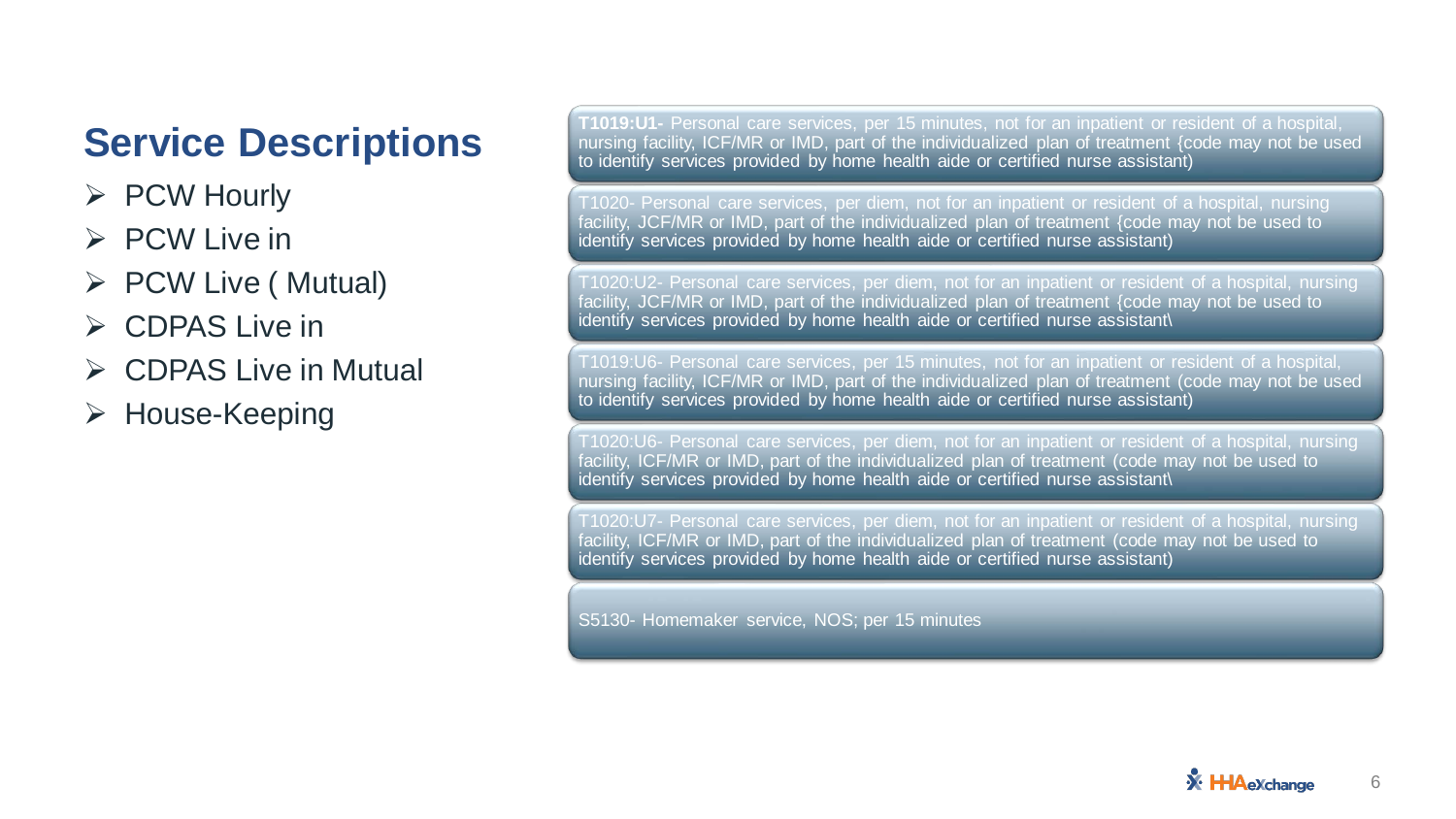### **Features that are in scope for Phase 2**

The following system functionality included below will be revisited/implemented during phase 2, a communication will be sent to all Elderplan providers with updates related to phase 2 which is scheduled for 2021. Until then, Providers will continue to follow their current state workflow

- $\triangleright$  Plan of Care
- $\triangleright$  Caregiver compliance
- $\triangleright$  Restricted Caregiver
- $\triangleright$  Audits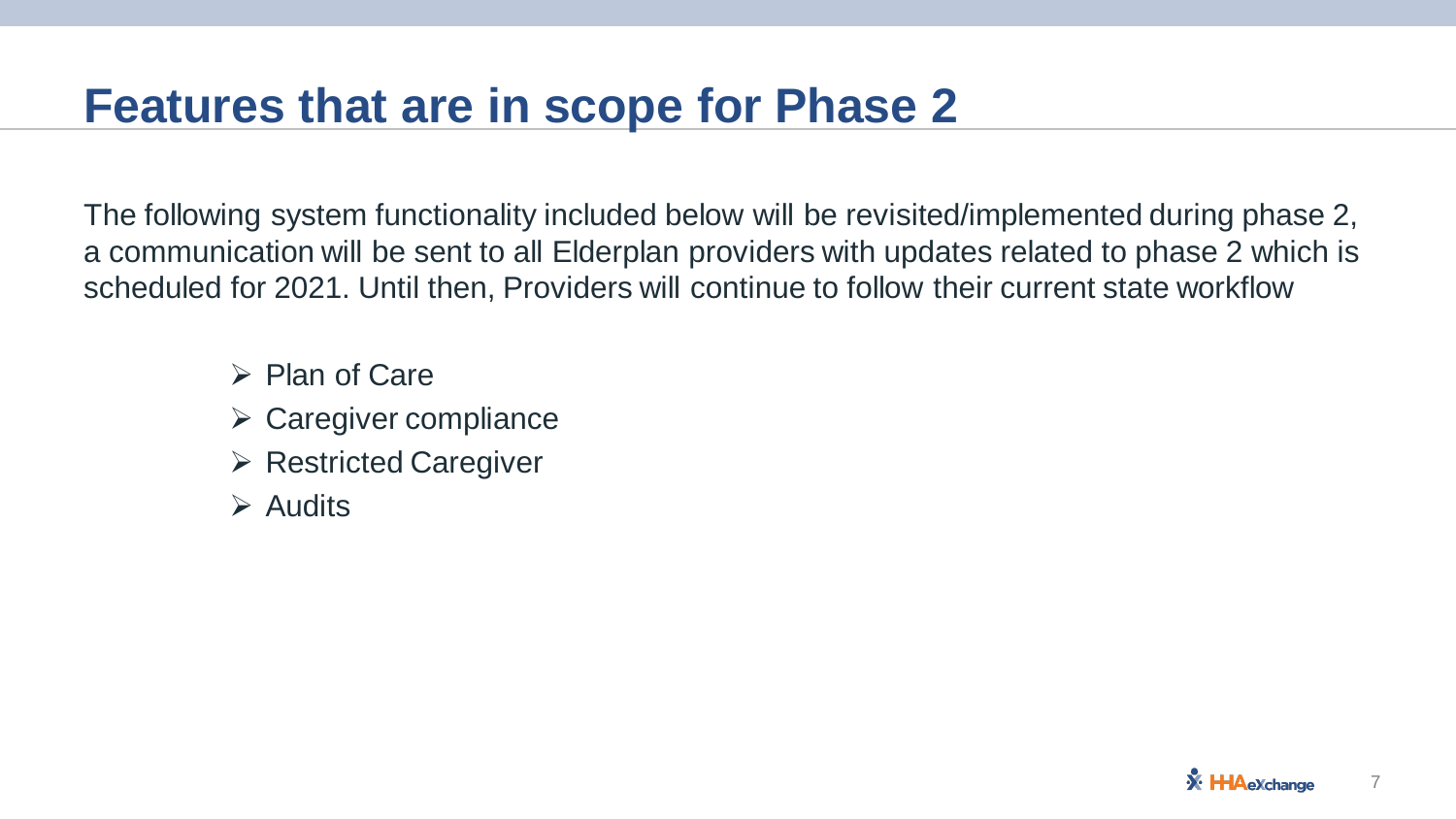

# Member Management (Placement)

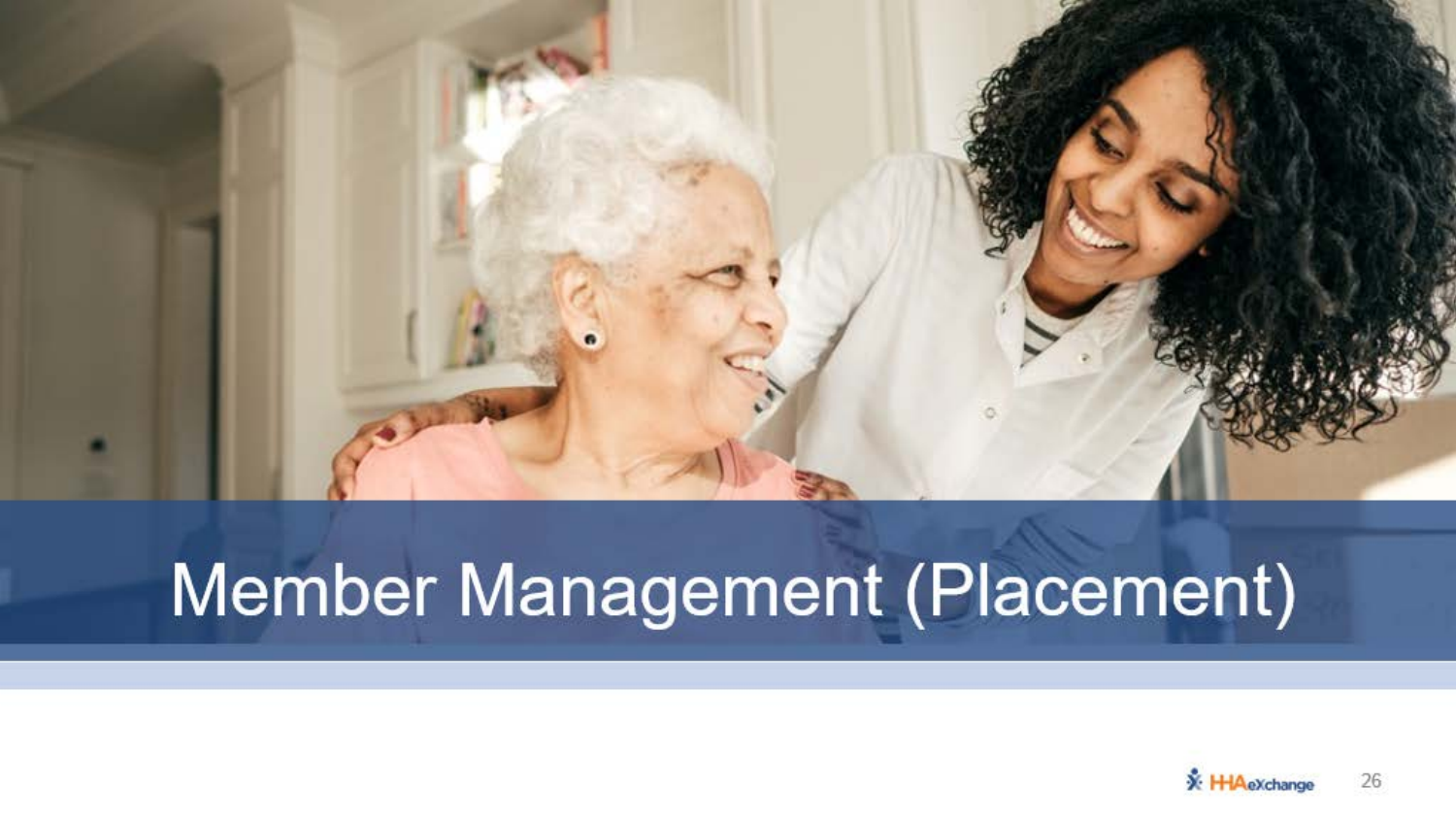## **Member Placement Current Workflow**

#### **Current EP Workflow**

- $\triangleright$  Cases are offered based on member's language and location via phone or secured email.
- $\triangleright$  A providers will accept or decline the case via phone or secured email
- $\triangleright$  An authorization letter is created in the Elderplan internal system and is faxed or email to the accepting provider.
- $\triangleright$  If a case has been accepted and the provider is no longer able to service a member, the Elderplan Team will begin provider search and discharge case once a new vendor is found.
	- ◆ Providers that are currently servicing a member must continue providing services until a new vendor is assigned. Once a new vendor is found, previous vendors authorization will be ended.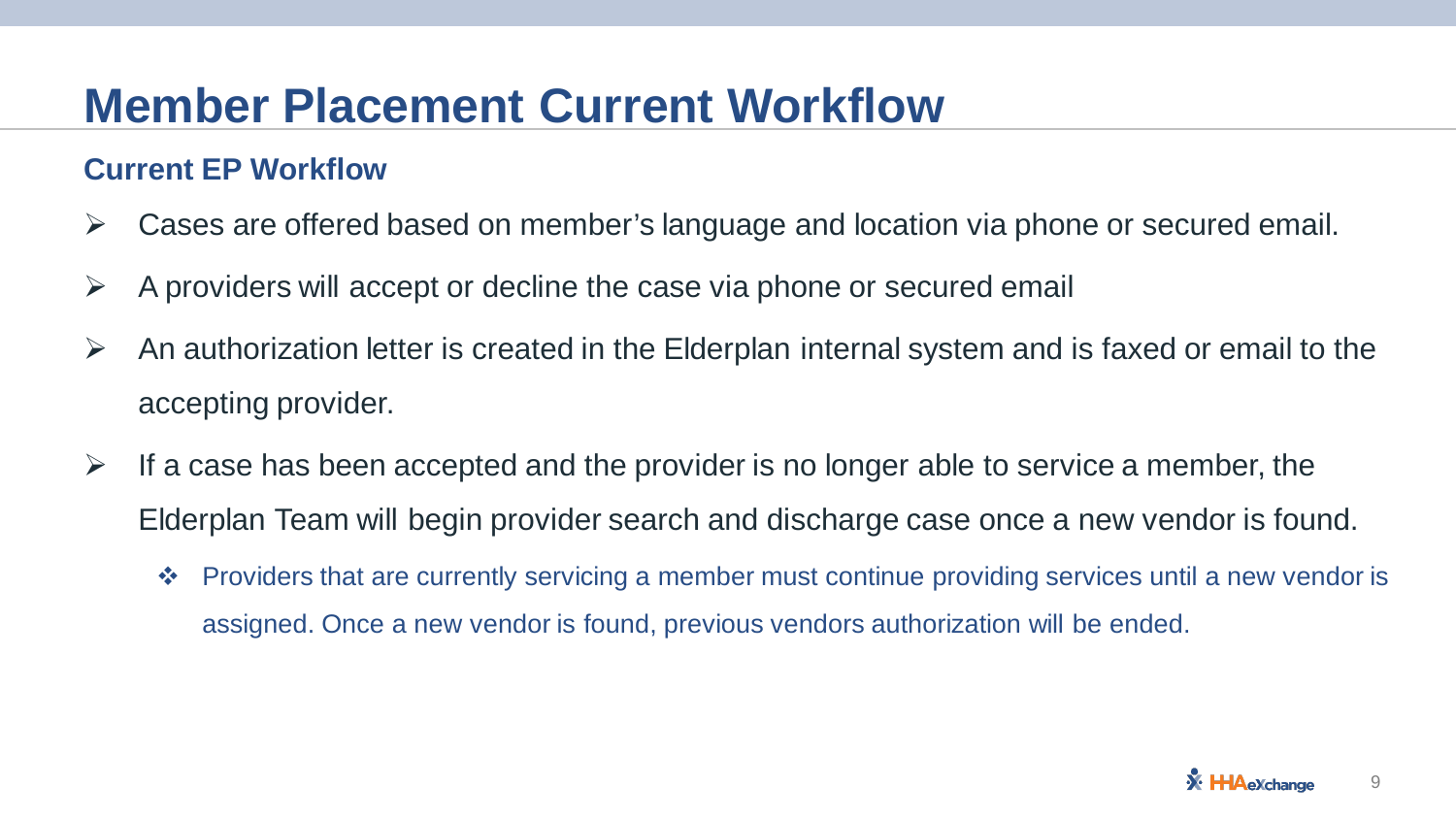## **Member Placement Future Workflow**

#### **Future HHAX workflow**

- $\triangleright$  Providers will be receiving members and authorization electronically via the interface prior to 11/8 Go-Live
- $\triangleright$  Authorization placements will be sent as confirmed from the authorization integration file, unless the provider has multiple offices, in which case it will be sent as pending
- $\triangleright$  Providers will accept or decline cases directly through HHAX provider portal
- $\triangleright$  Provider will have 48hrs to accept a placement/broadcast
- $\triangleright$  If assigned case times out, the provider can request additional time by reaching out to Elderplan via communication note
- $\triangleright$  If a case has been accepted and the provider is unable to service, the Elderplan team will discharge the member and end current authorization in HHAeXchange
	- ◆ Providers that are currently servicing a member must continue providing services until a new vendor is assigned. Once a new vendor is found, previous vendors authorization will be ended.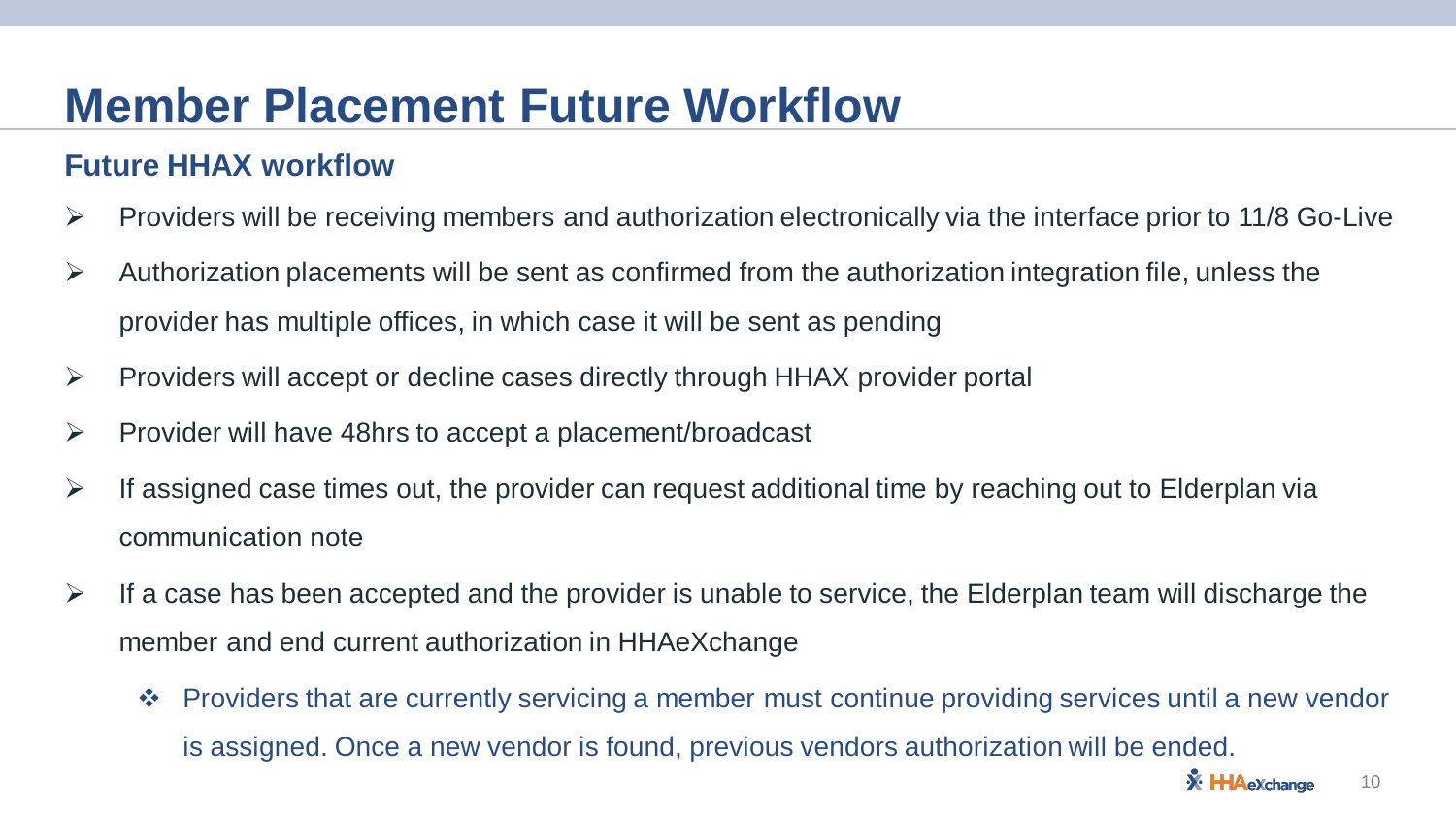### **Member Profile Updates**

#### **Future HHAX Workflow**

- $\triangleright$  Elderplan will allow providers to manage the member phone number in sections 2 and 3 of the member profile page
- $\triangleright$  Elderplan will manage primary phone and member/billing address
	- $\triangleright$  This will allow for EVV to run smoothly with no exceptions for wrong phone number or address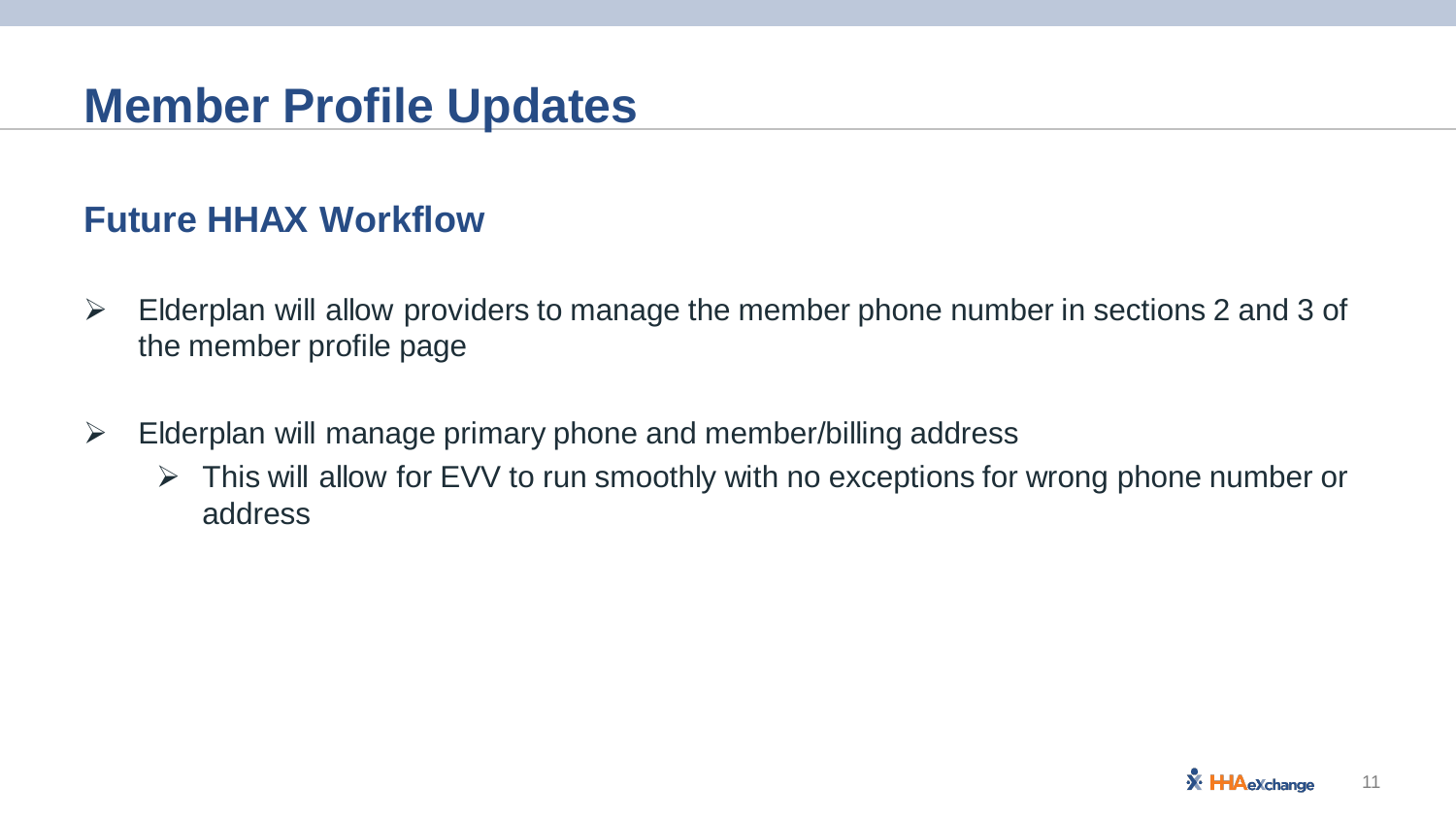## **Authorization Current Process**

#### **Current EP Workflow**

- $\triangleright$  Authorizations are created in the Elderplan internal system and an authorization letter is generated according to the letter in the system.
- $\triangleright$  The authorization letter is sent via fax or e-mails to the provider.
- $\triangleright$  Approved request of additional hours (Over Time OT) is adjusted within Elderplan's internal system.
- $\triangleright$  Providers will call the Elderplan Provider Service Line to make a request in regards to a members services or authorizations. The Elderplan Team will respond within 1 business day.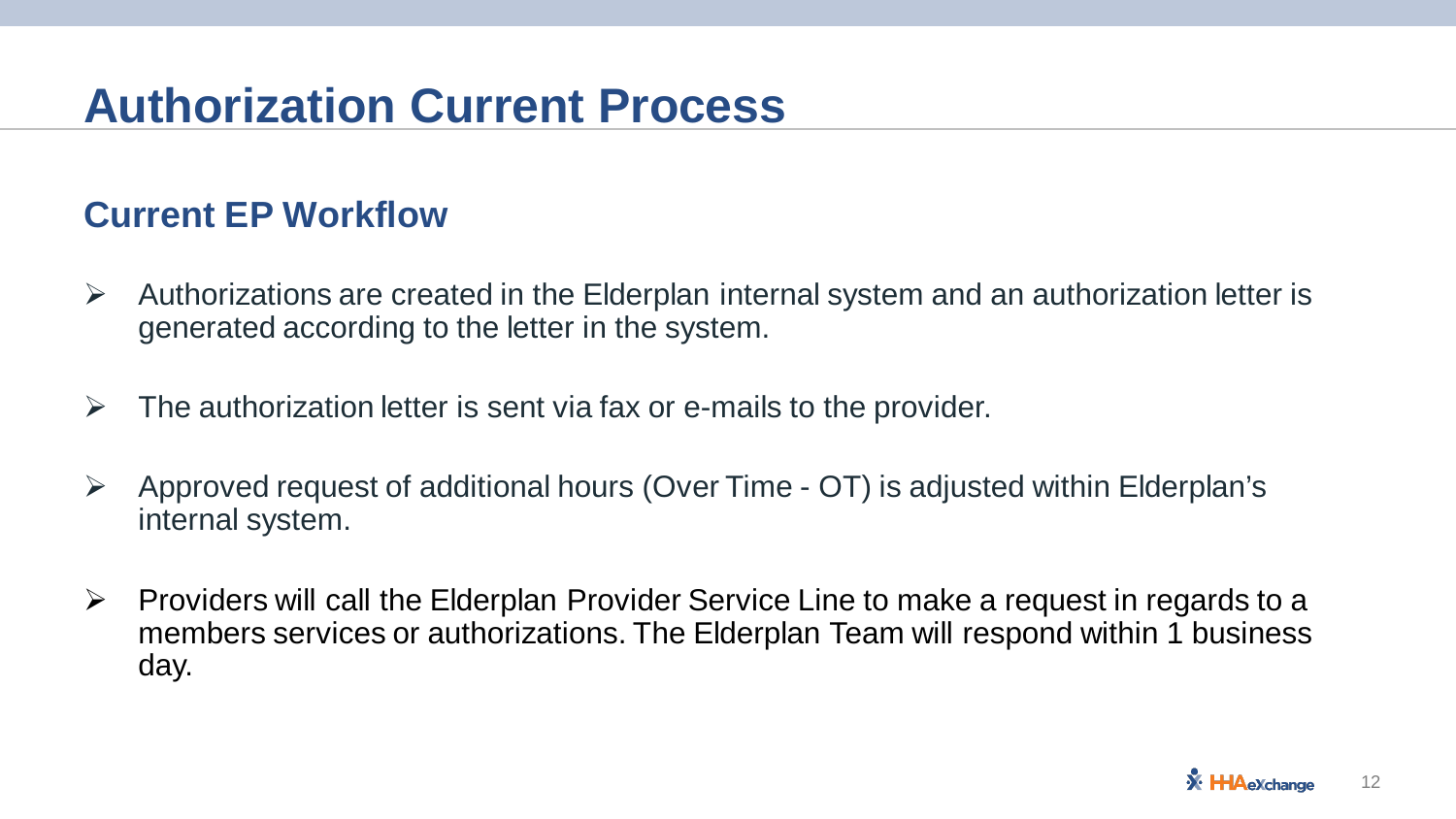## **Authorization Future Process**

#### **Future HHAX workflow**

- $\triangleright$  Authorizations will be available In HHAeXchange electronically via the interface prior to 11/8 go-live
	- Authorizations via fax or e-mails will no longer be utilized after go-live
- $\triangleright$  Daily and Weekly authorization types will be sent to the provider in HHAeXchange ❖ Providers will not be receiving authorizations for nurse assessments
- $\triangleright$  A new authorization will be created for request of additional hours.
	- ◆ Phase 1: Providers will continue to call the Elderplan Provider Service Line to make request for PCW Services changes that require CMs approval. The Elderplan Team will respond within 1 business day.
	- $\cdot \cdot$  Phase 2: Authorization updates, providers will enter request utilizing the HHAX communication module. The Elderplan team will respond to communications notes within 1 business day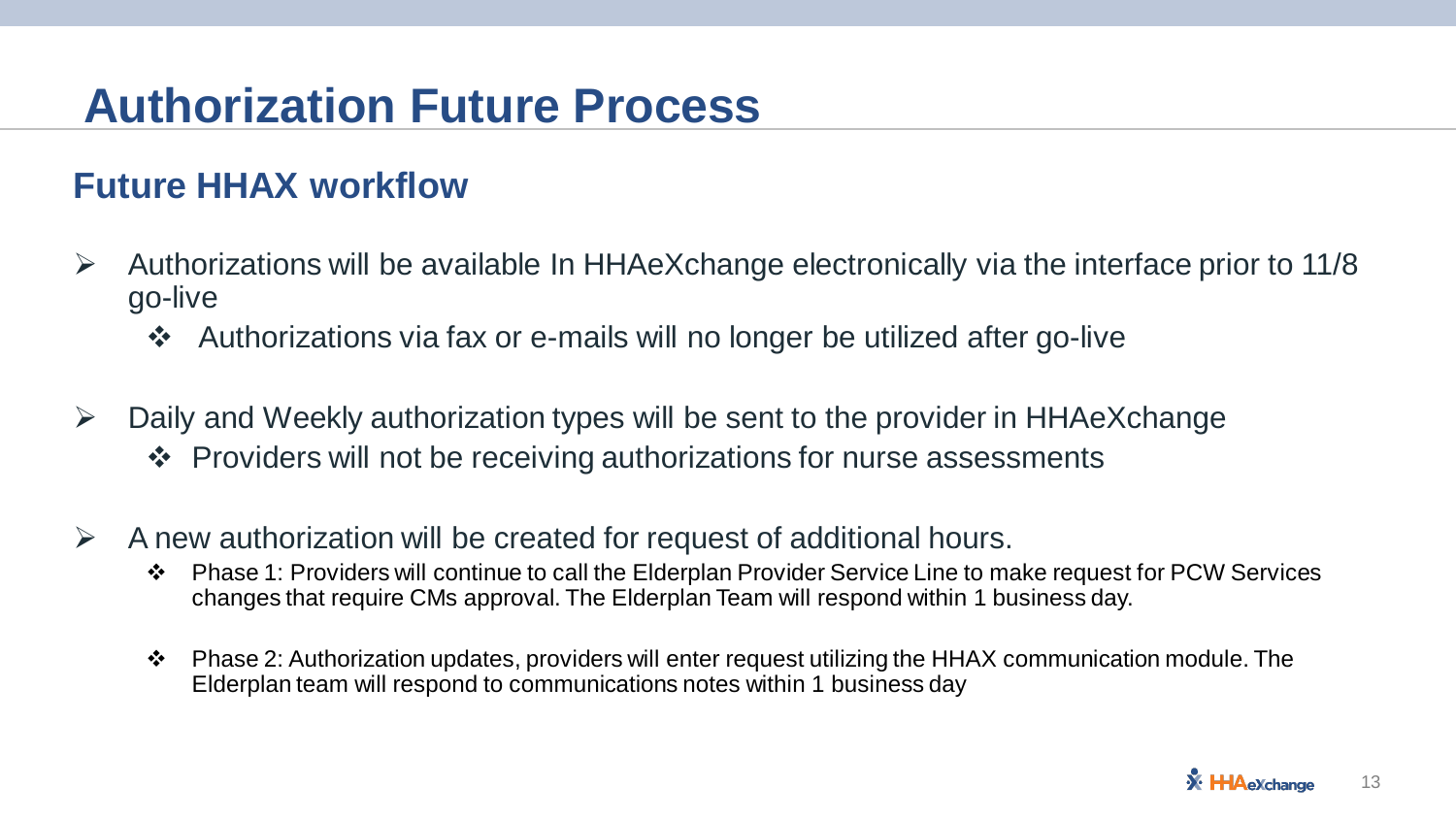## **Member current Disenrollment process**

#### **Current Workflow**

- $\triangleright$  Authorizations in Elderplan's Internal System is stopped according to the members disenrollment date from the plan.
- $\triangleright$  A disenrollment letter is created and sent via fax
- $\triangleright$  A phone call is placed to the provider to confirm the receipt of the disenrolled letter.  $\cdot$  In the instances a provider's phone lines is down a secured email with
	- disenrollment letter is sent.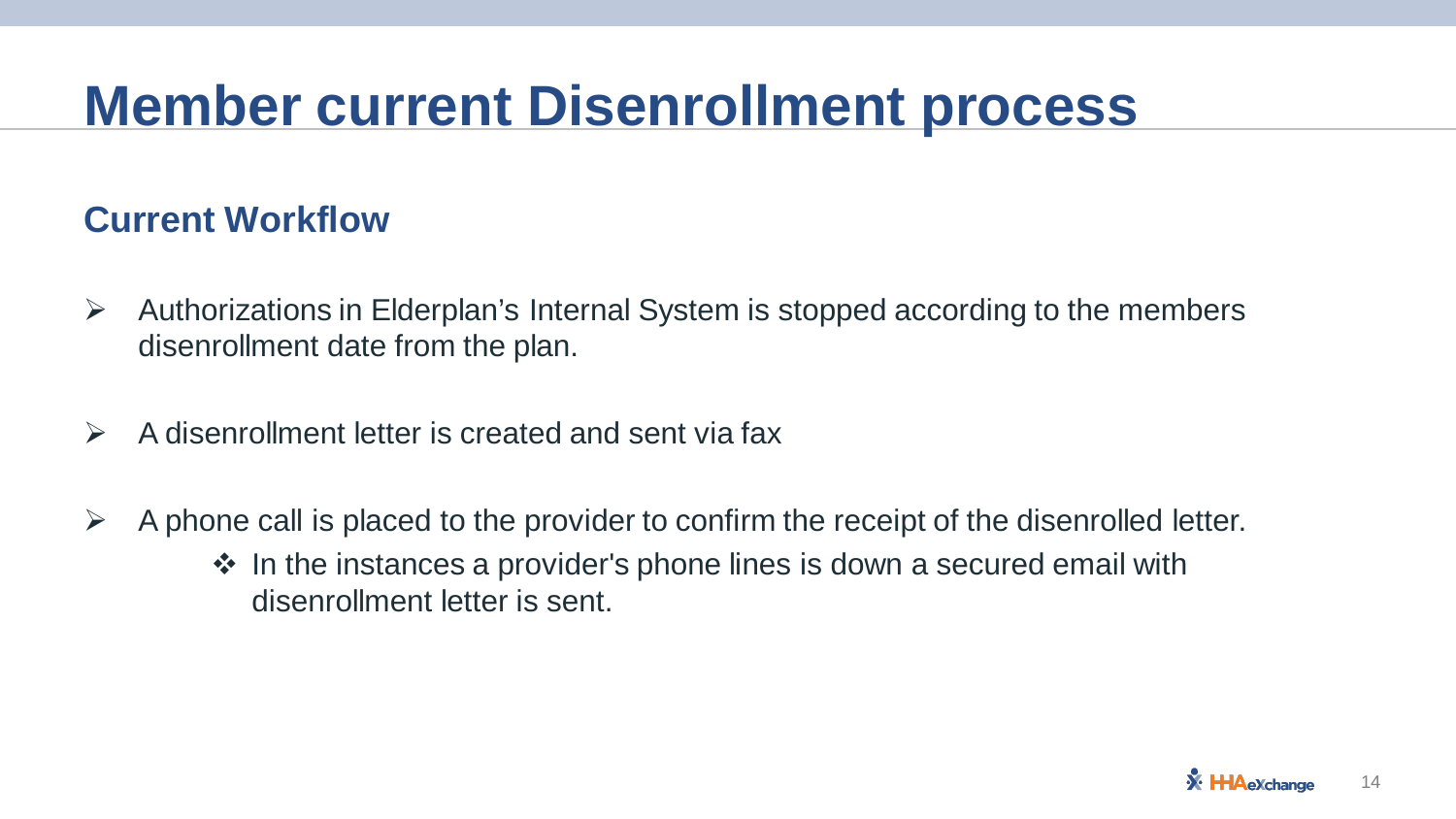### **Member future Disenrollment process**

#### **Future HHAX workflow**

- Members disenrolled will be electronically added via the interface for Elderplan HomeFirst members.
- $\triangleright$  There will be scenarios where a manual discharge will be added directly in HHAeXchange by the Elderplan Team.

 $\triangleright$  Members who are still on the plan but will not receive services will be manually discharged from enrolled HHAX by the Elderplan team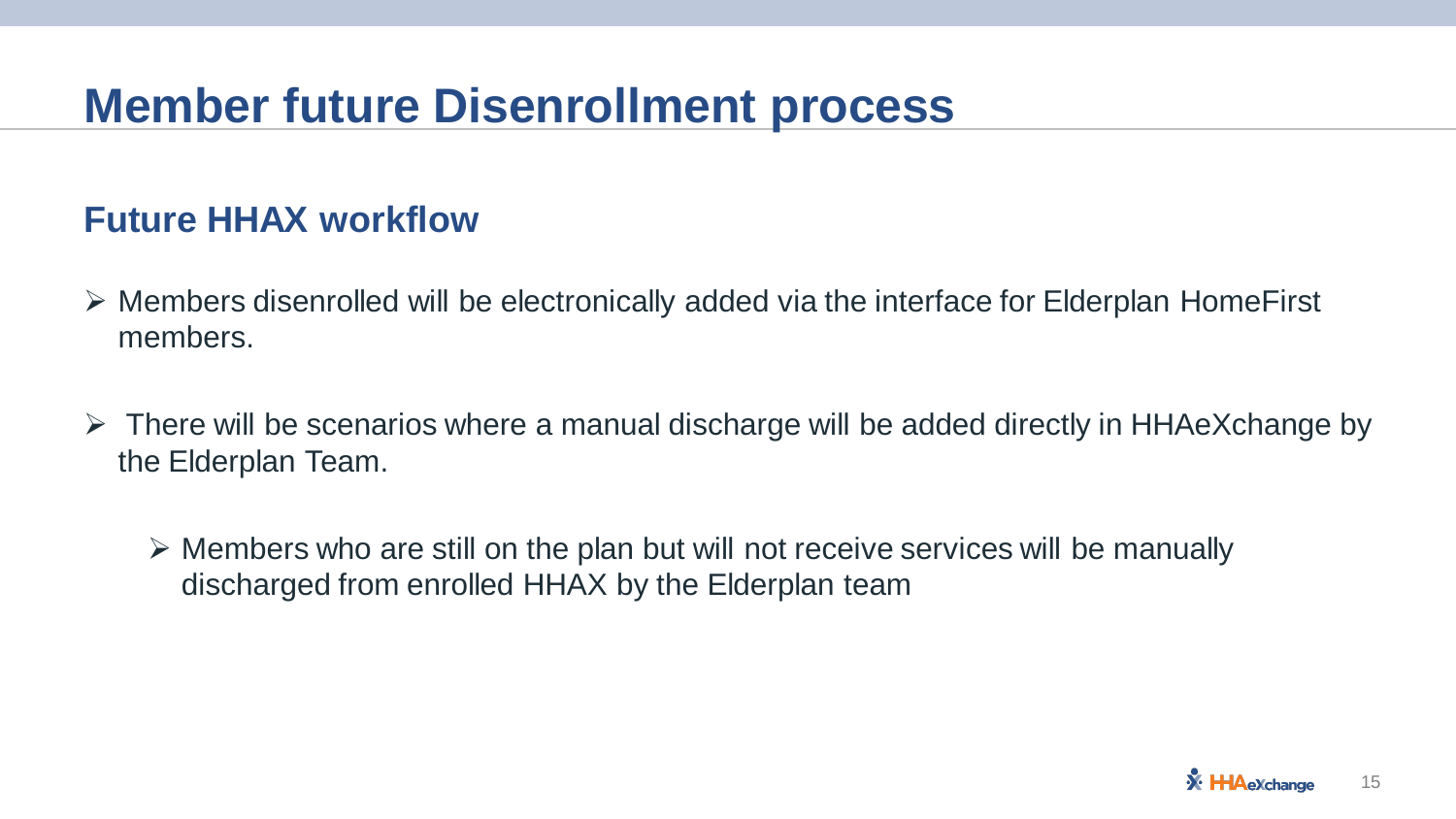## **Service Interruption**

#### **Current EP Workflow**

- $\triangleright$  A member's active authorization is placed on hold due to an extended hold of services, vacation or hospitalization in Elderplan's Internal System.
	- $\triangleright$  If a resumption date is known a new authorization is created in Elderplan's Internal System.
- An authorization letter(s) is generated, faxed and/or email to the provider.

#### **Future HHAX Workflow**

 $\triangleright$  Elderplan will create all authorization via HHAeXchange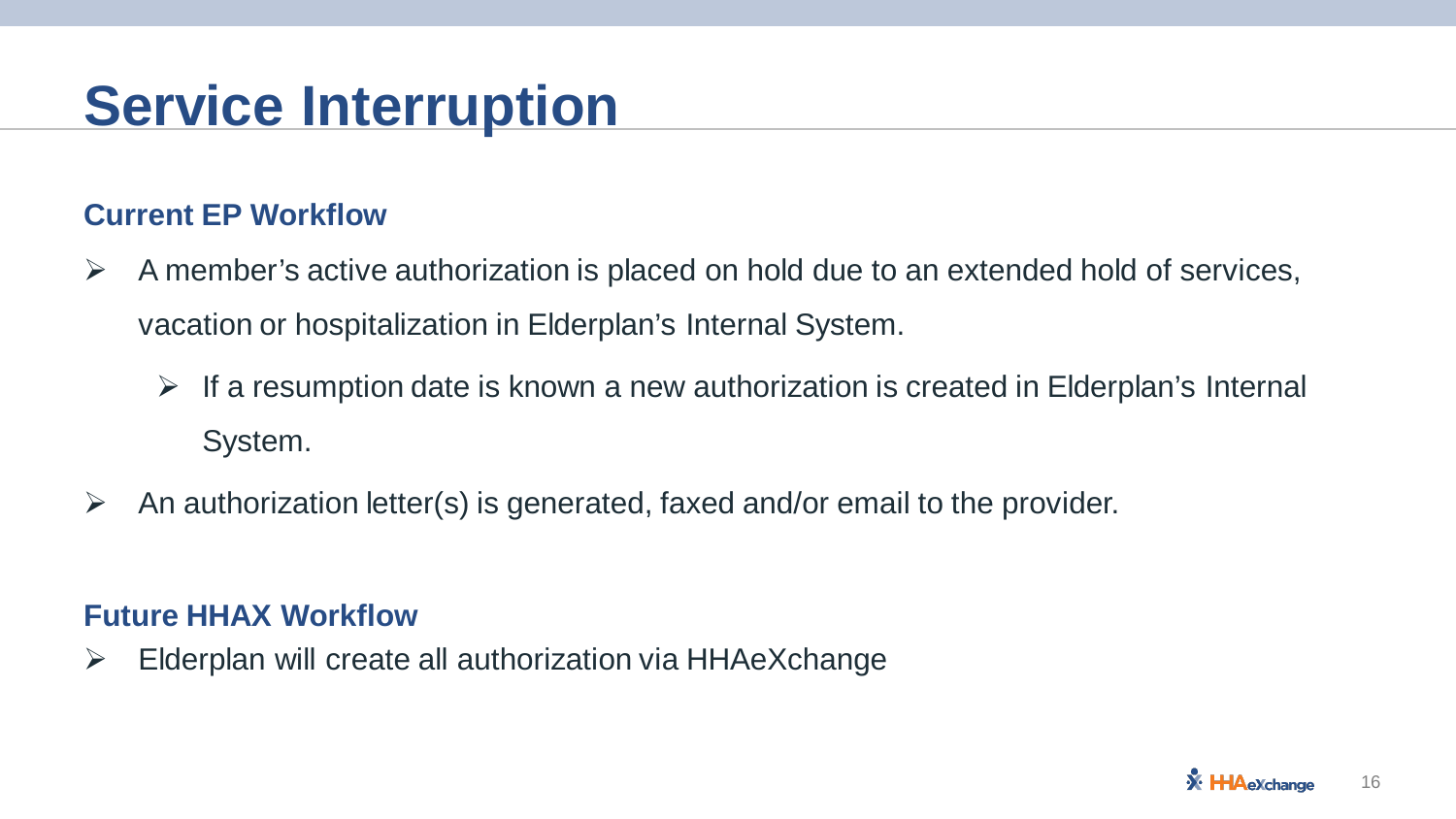

# **Communication & Notes**

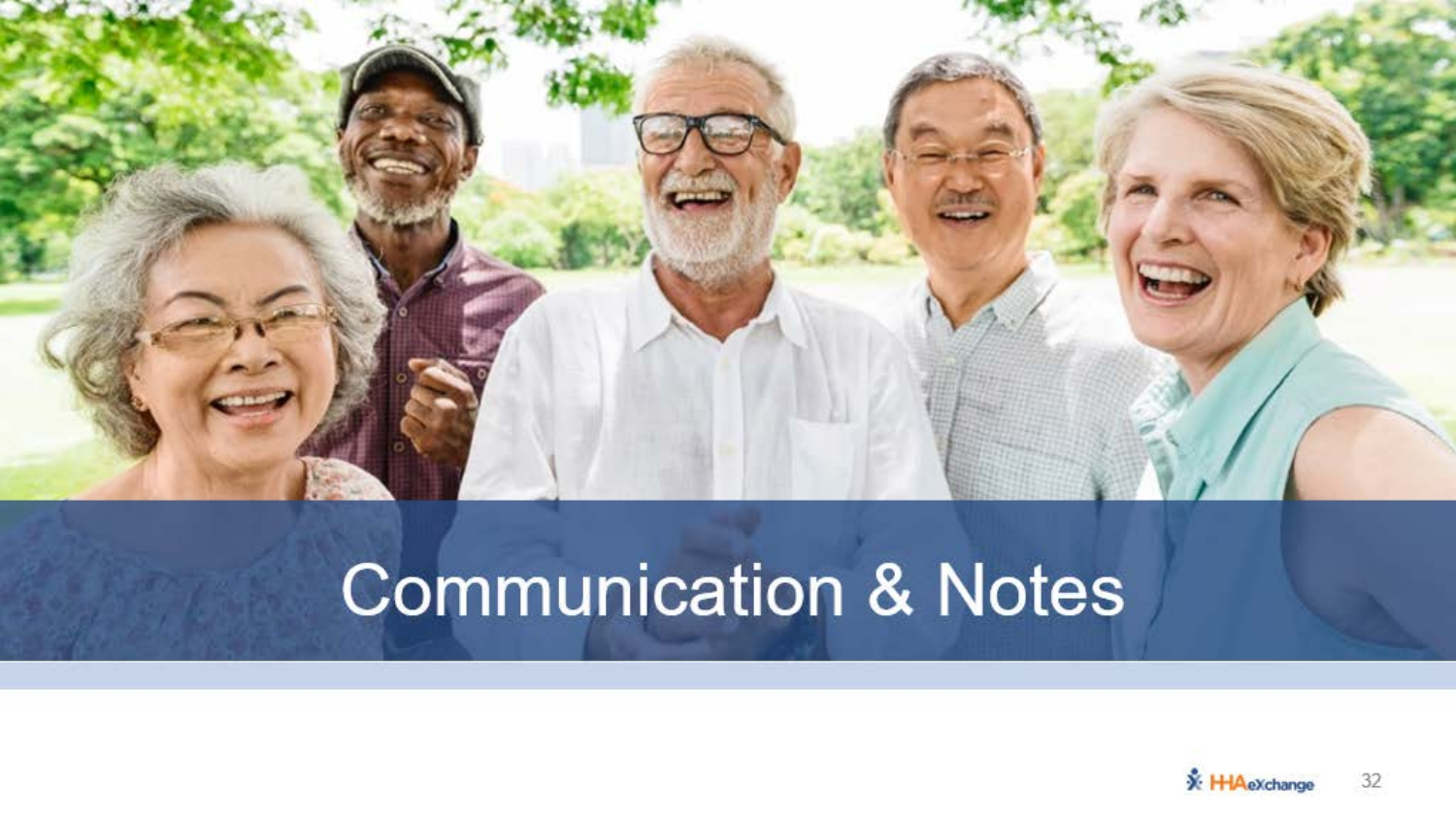## **Communication Current Process**

#### **Current Workflow**

- $\triangleright$  A call is placed through the Provider Service line to notify the Elderplan Team of an issue or request.
- $\triangleright$  The providers notification or request is sent to the appropriate department for follow up or approval.
- $\triangleright$  The Elderplan Team will follow up with the provider via phone, fax or email.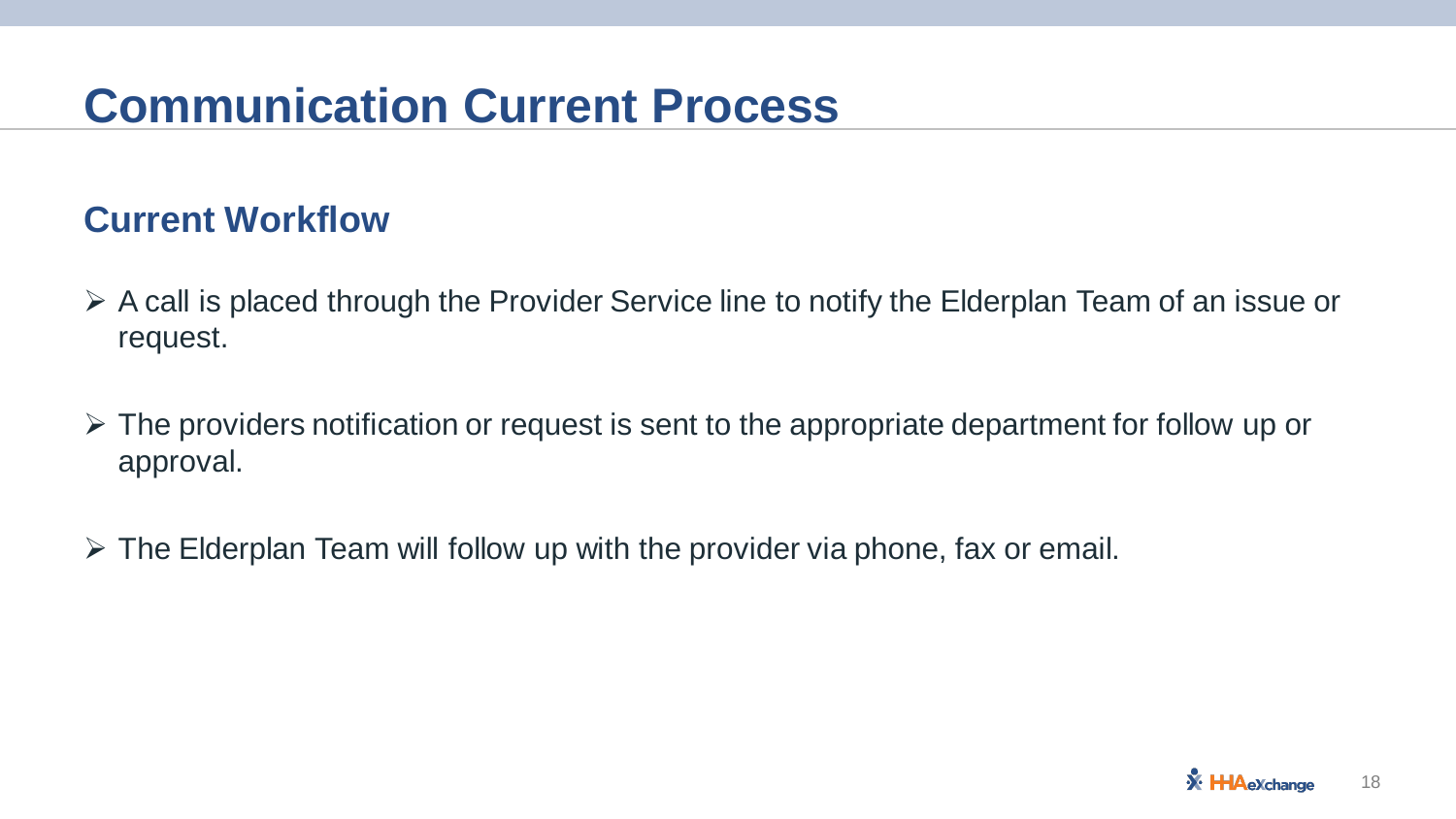

## **Communication Future Procss**

#### **Future HHAX Workflow**

- $\triangleright$  Notes from the provider will be responded to and/or closed appropriately and adhere to the communication policy in addressing urgent and non-urgent communications.
	- Authorization related communication notes will be responded by Elderplan within 1 business day.
- ▶ Elderplan will only be accepting Provider communications regarding below scenarios in HHA during Phase I:
	- Fall
	- **Accidents**
	- Change in aide
	- Change in hours of service
	- Demographics updates
	- $\triangleright$  Hospitalization<br> $\triangleright$  Missed visit
	- Missed visit
	- Unable to service due to no response upon arrival
- Authorization
- Death
- **Discharged**
- Emergency
- On hold
- Patient refuse service
- Time sheet
- ❖ All other communications please continue to call Elderplan Provider Service line: **(718) 921-7772**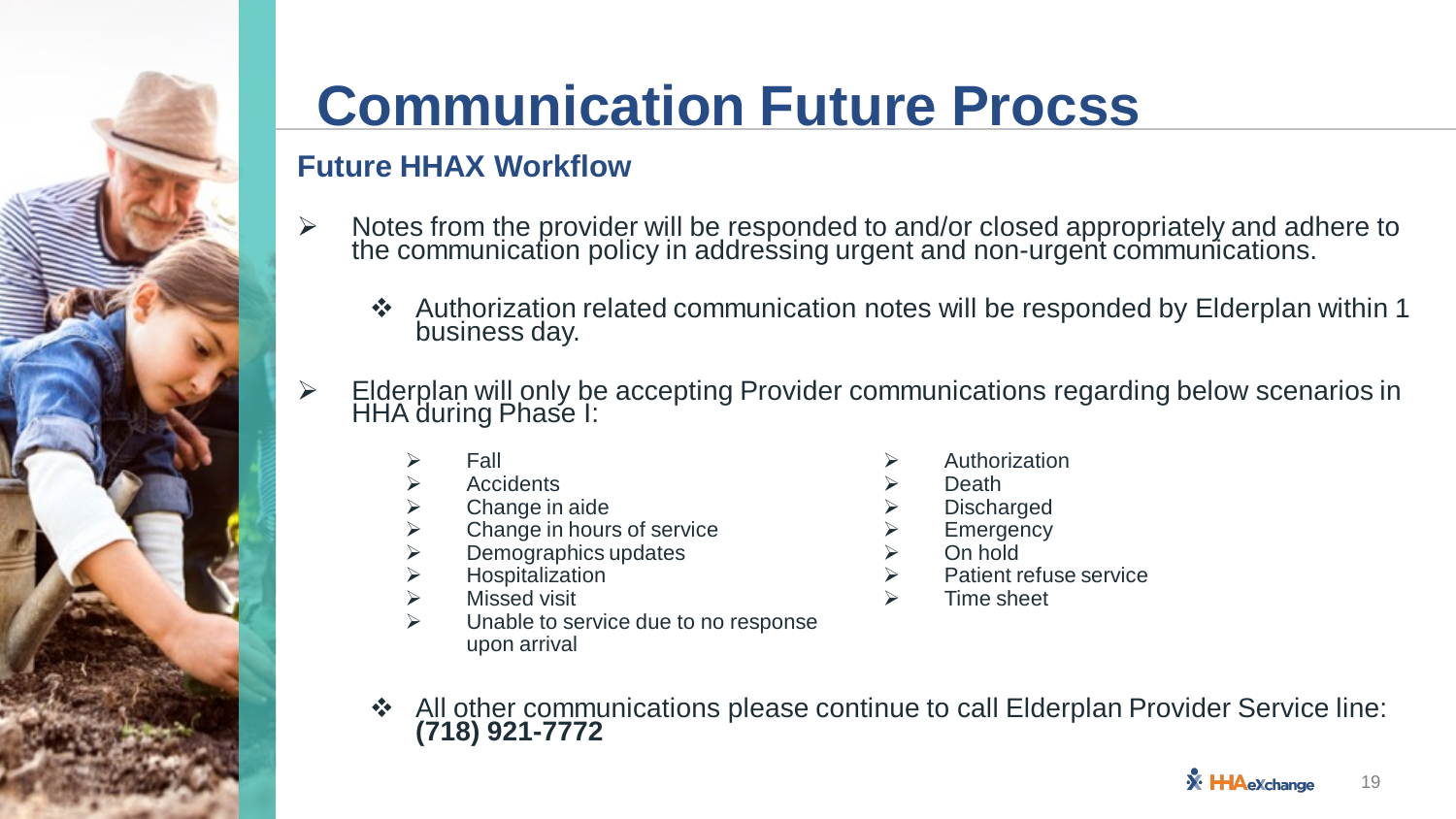

## **Visit Confirmation EVV**

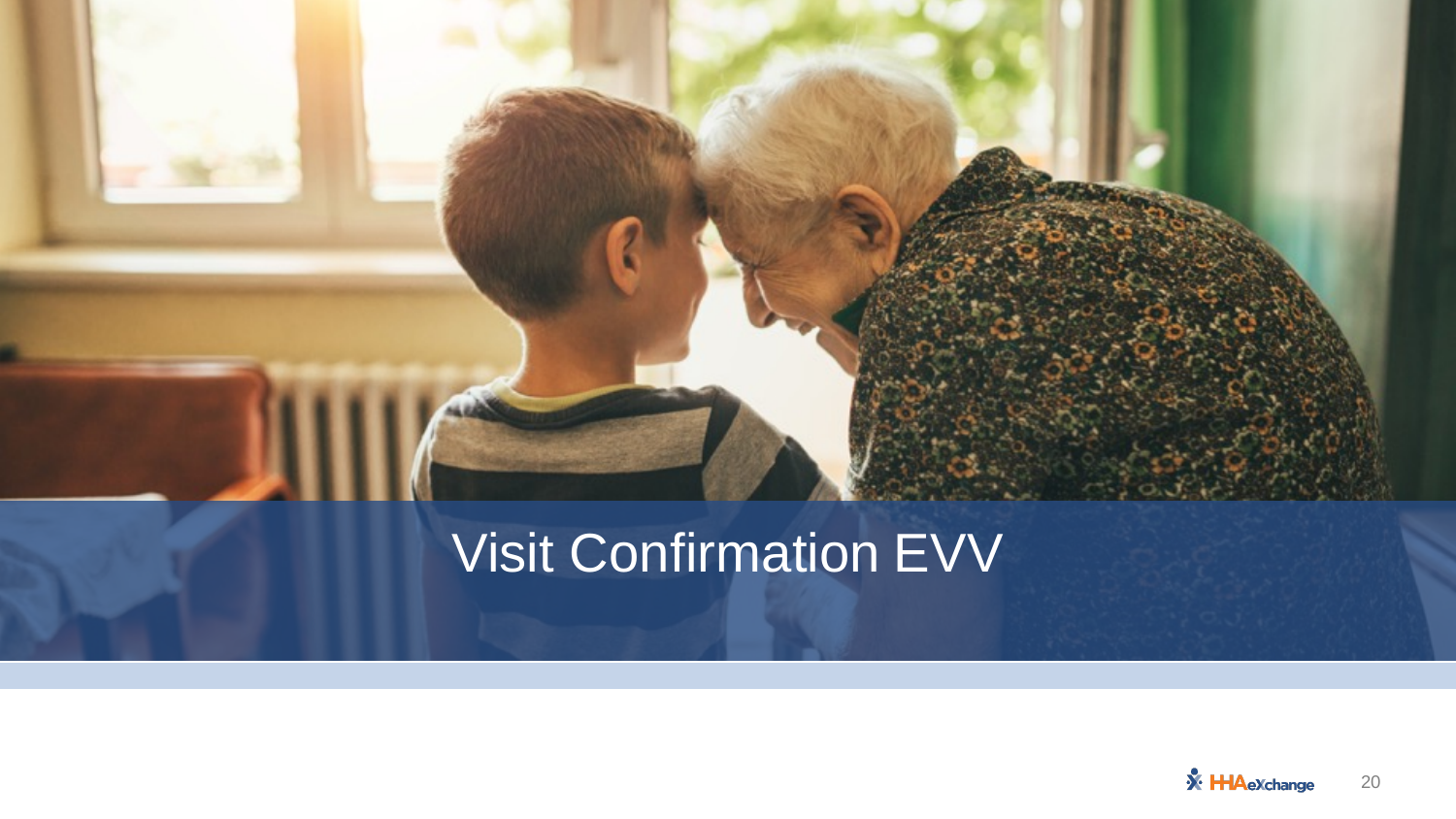## **Cures Act Mandate EVV**

Section 12006 of the 21st Century Cures Act requires states to implement an EVV system for Medicaid-funded Personal Care Services (PCS) by January 1, 2019 and for Home Health Care Services (HHCS) by January 1, 2023. Federal legislation delayed penalties for PCS implementation until January 1, 2020.



GFE extended deadline to 1/1/2021 for PCS. Providers are expected to use the system for scheduling, confirming visits, and billing starting (11/8/2020) to be ready for the Jan 1 mandate.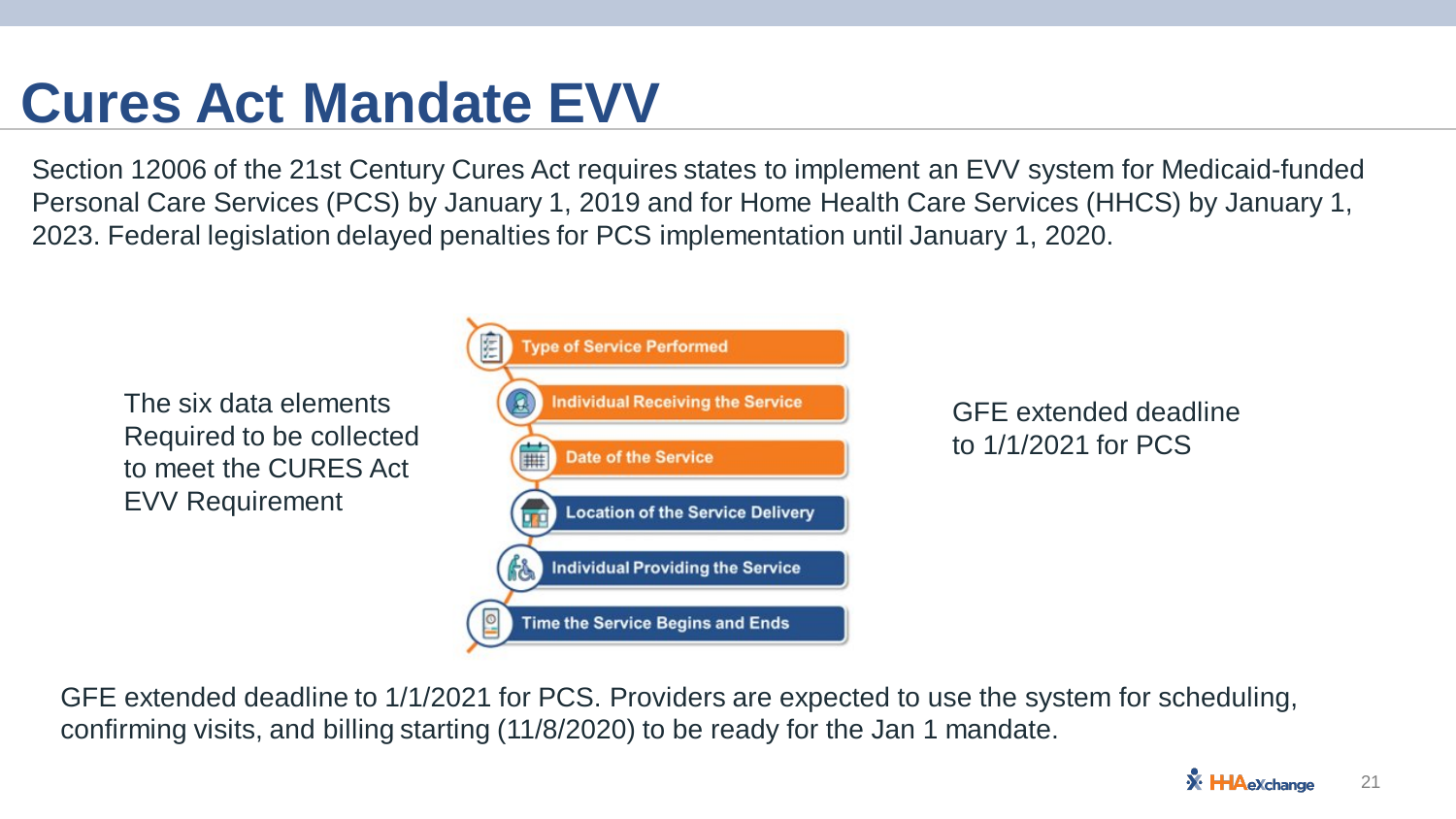### **Manual Visit Confirmation**

- $\triangleright$  Timesheets are required during a manual visit confirmation. Provider are required to maintain timesheets outside of HHAeXchange
- $\triangleright$  During audits, providers will be expected to provide documentation to validate services
- $\triangleright$  Providers are required to record missed visits on HHAeXchange and indicate the missed visit reason using OMIG reasons and action taken
- $\triangleright$  Travel Time requests will be allowed if an aide visits the member and services are refused or if an aide travels to a member's home and the member is unavailable or deceased. The travel time approved hour(s) will be deducted from the existing authorization hours.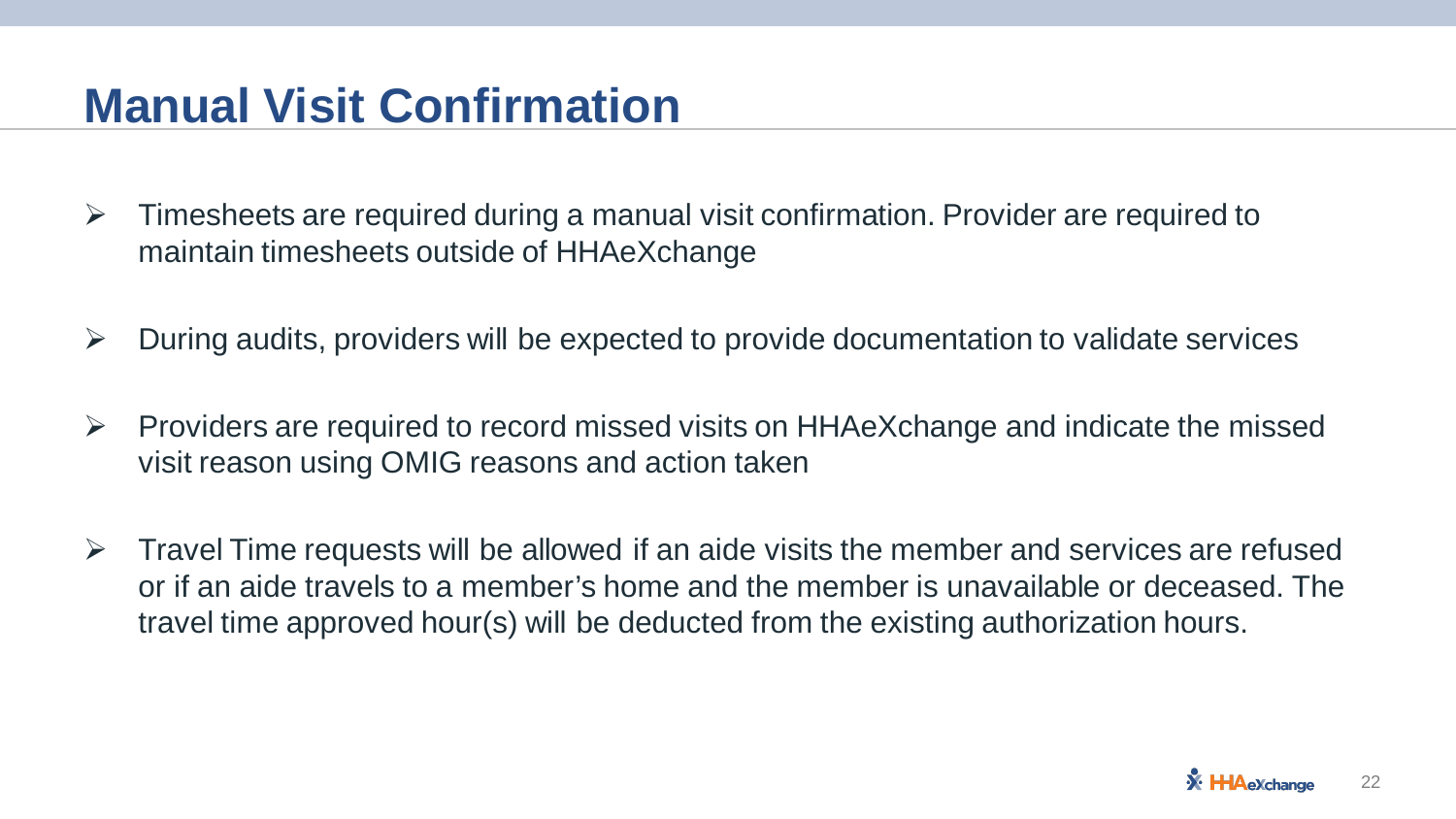

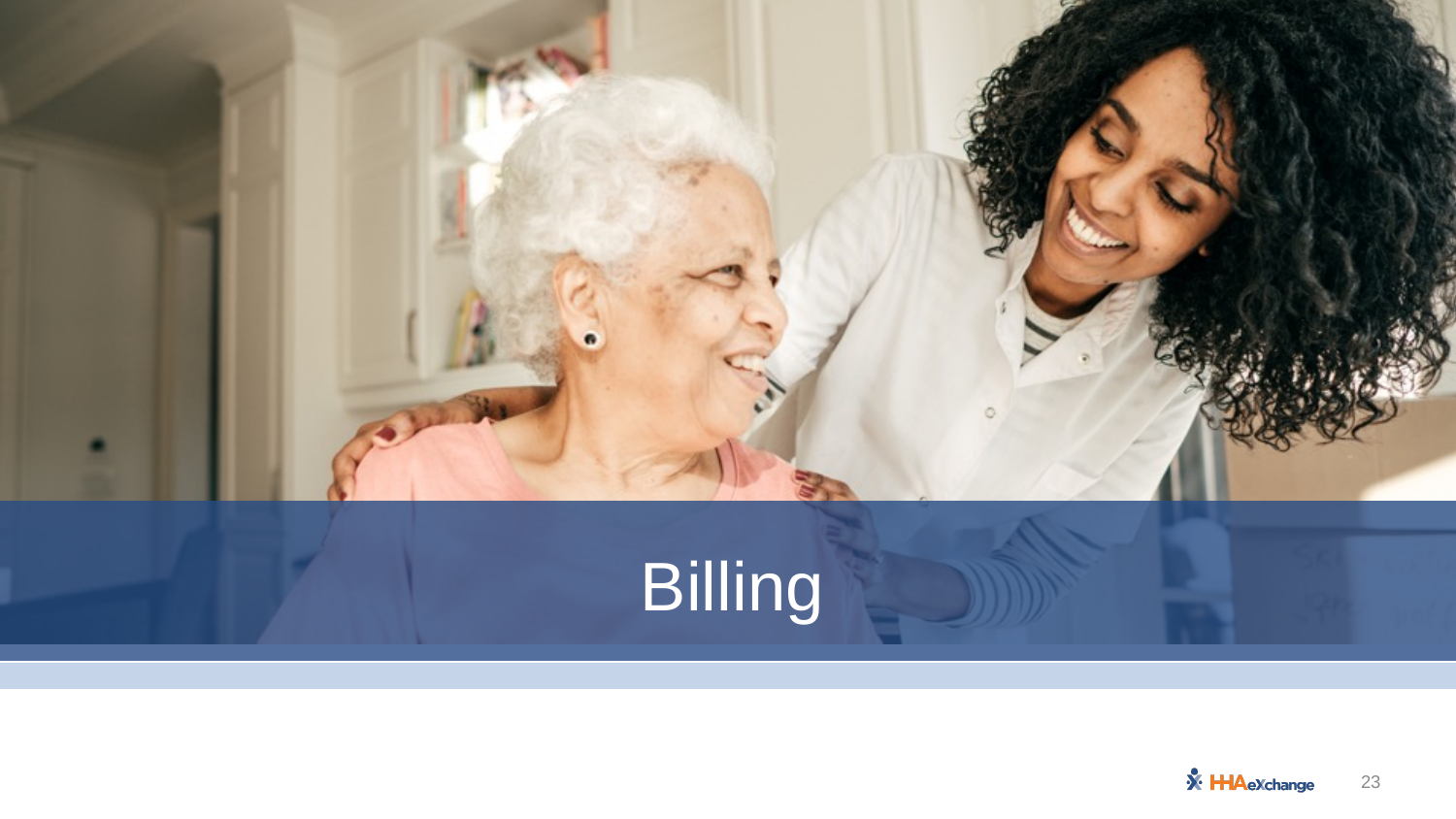## **Submitting Claims**

- As a contracted provider, the process for invoices and submission of claims will be as follows:
	- I. HHAeXchange generates 837 file
	- II. Claims will be sent to Change Healthcare for review
	- III. Clean files are sent to Elderplan for adjudication
	- IV. Provider are to review claims details in HHAeXchange
		- Elderplan Companion Billing Reports will be submitted with Claims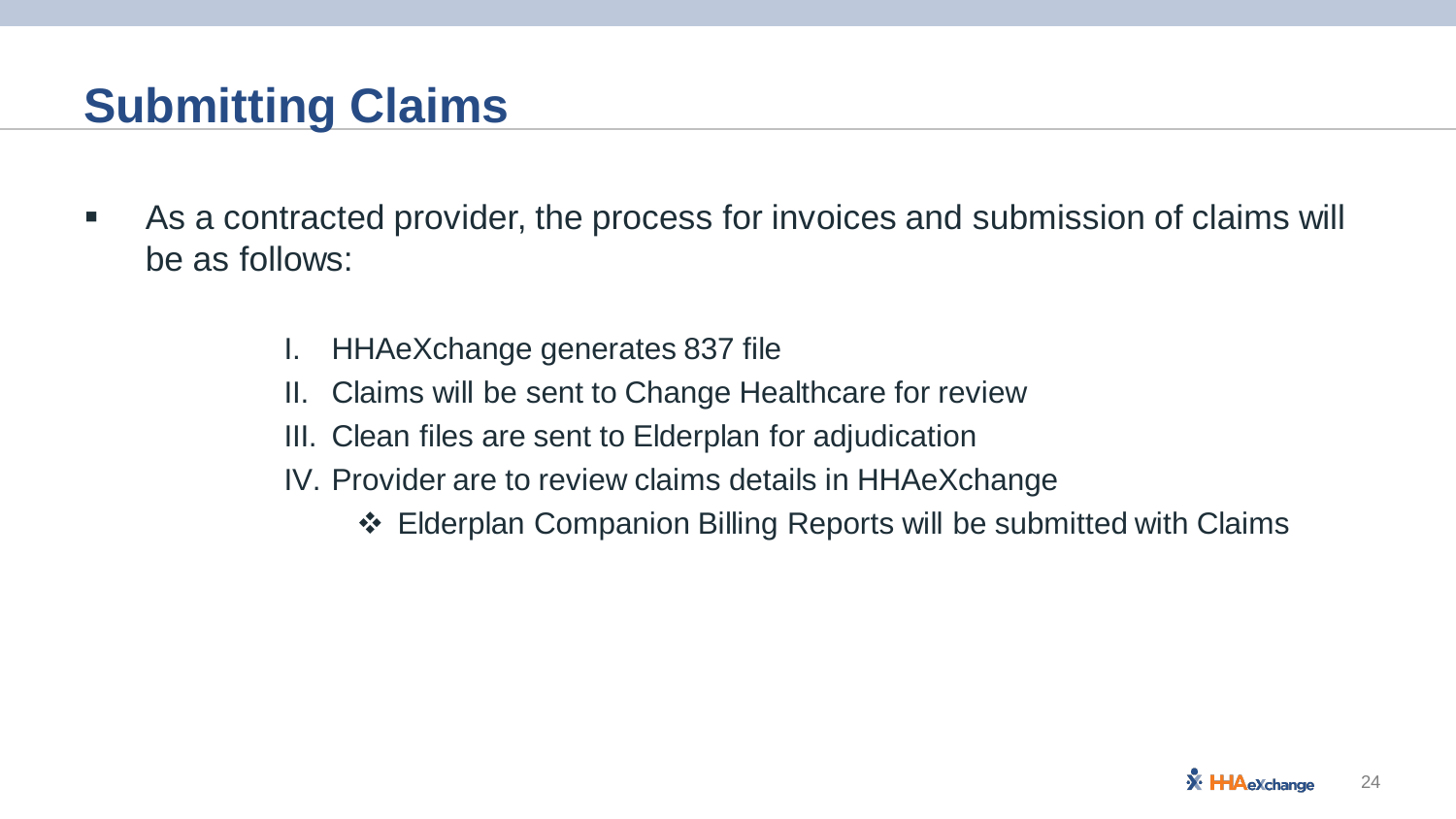### **Claims Process**

- $\triangleright$  Authorizations are required for billing, the Elderplan team will be responsible for adding and editing services codes. Providers are to use appropriate service codes for schedule services.
- $\triangleright$  Providers are managing rates In HHAeXchange
	- $\div$  Rate are setup as per contract with Elderplan
- $\triangleright$  Provider are required to bill invoices in weekly increments
- $\triangleright$  Rebilling process in HHAeXchange will remain the same. Providers are required to resolve all prebilling issues before billing.
	- ❖ If assistance is needed contact HHA Support.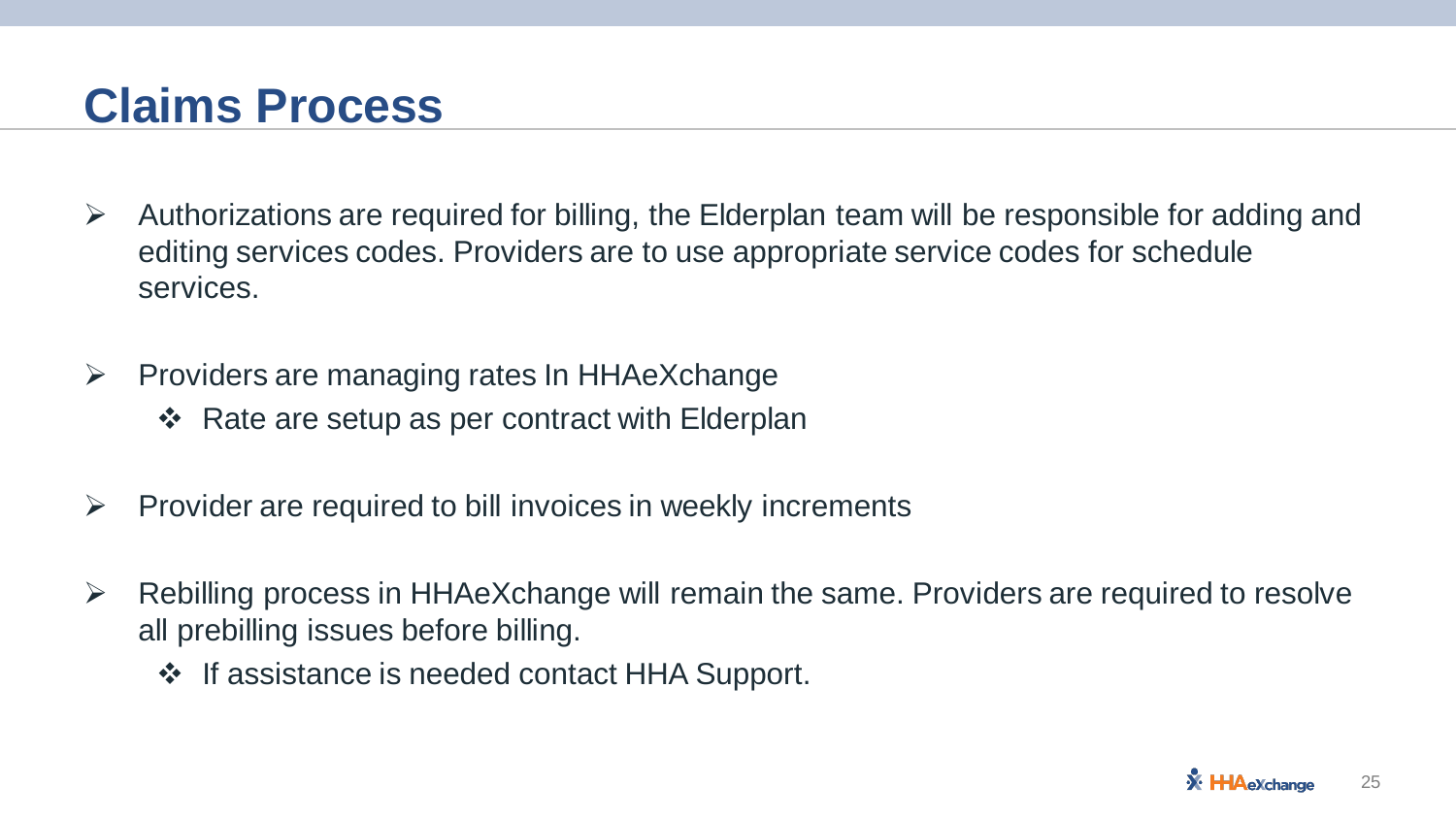## **Claims Process Cont.**

- $\triangleright$  Once the claim has been submitted, expect a 30-day turnaround time for payment
- $\triangleright$  Remittance advice can be made available in HHAeXchange
- $\triangleright$  For denied claims upon full adjudication providers should contact Elderplan claims team for clarification
- $\triangleright$  The HHAX provider portal will facilitate any required rebilling and correction to a claim

Denied Claims issues? Contact Elderplan Team at (718) 921-7772

For additional system usage assistance, rebilling and correction to claims, please email HHAX [support@hhaexchange.com](mailto:support@hhaexchange.com)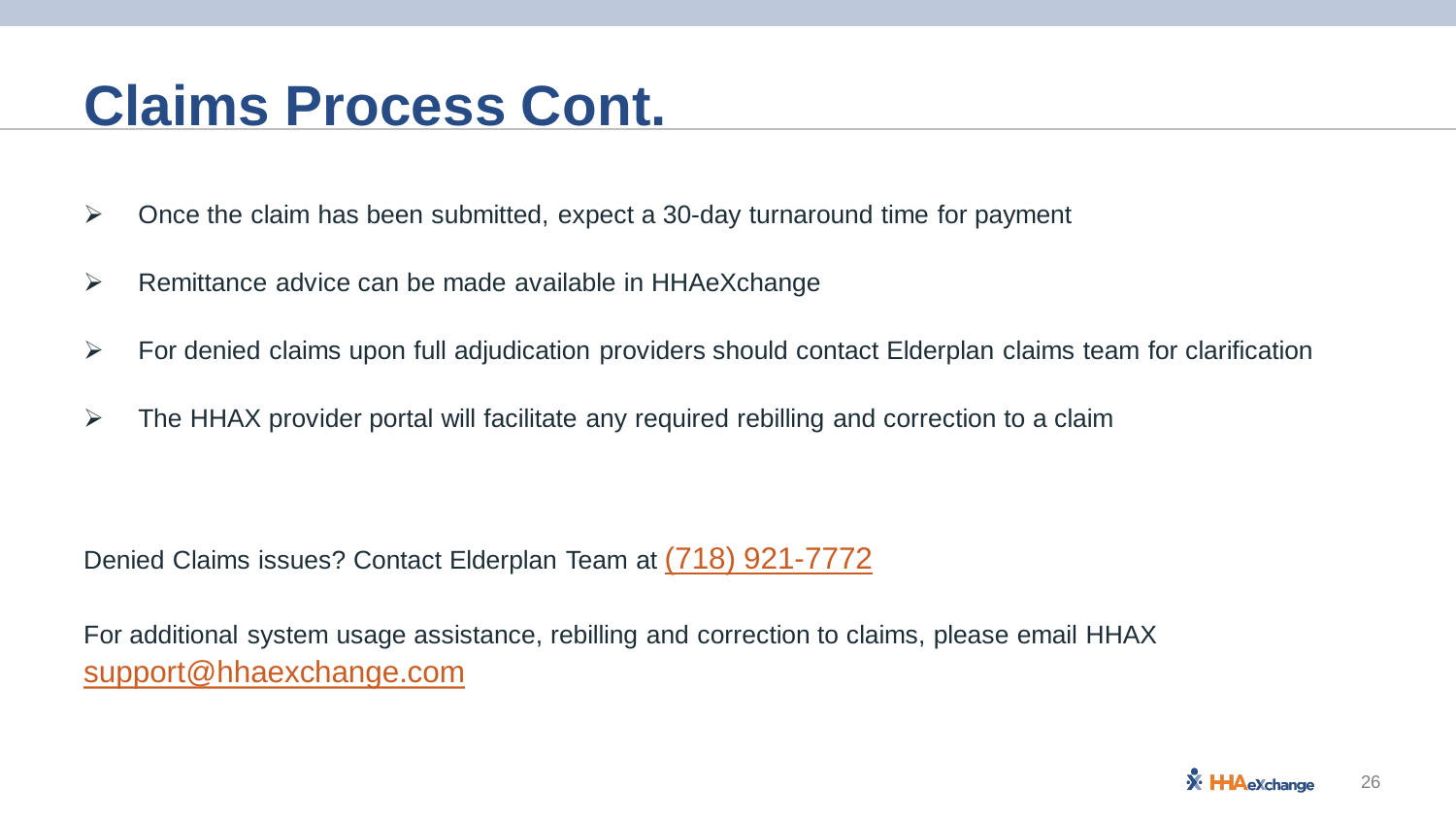## GRIEVANCE & APPEALS

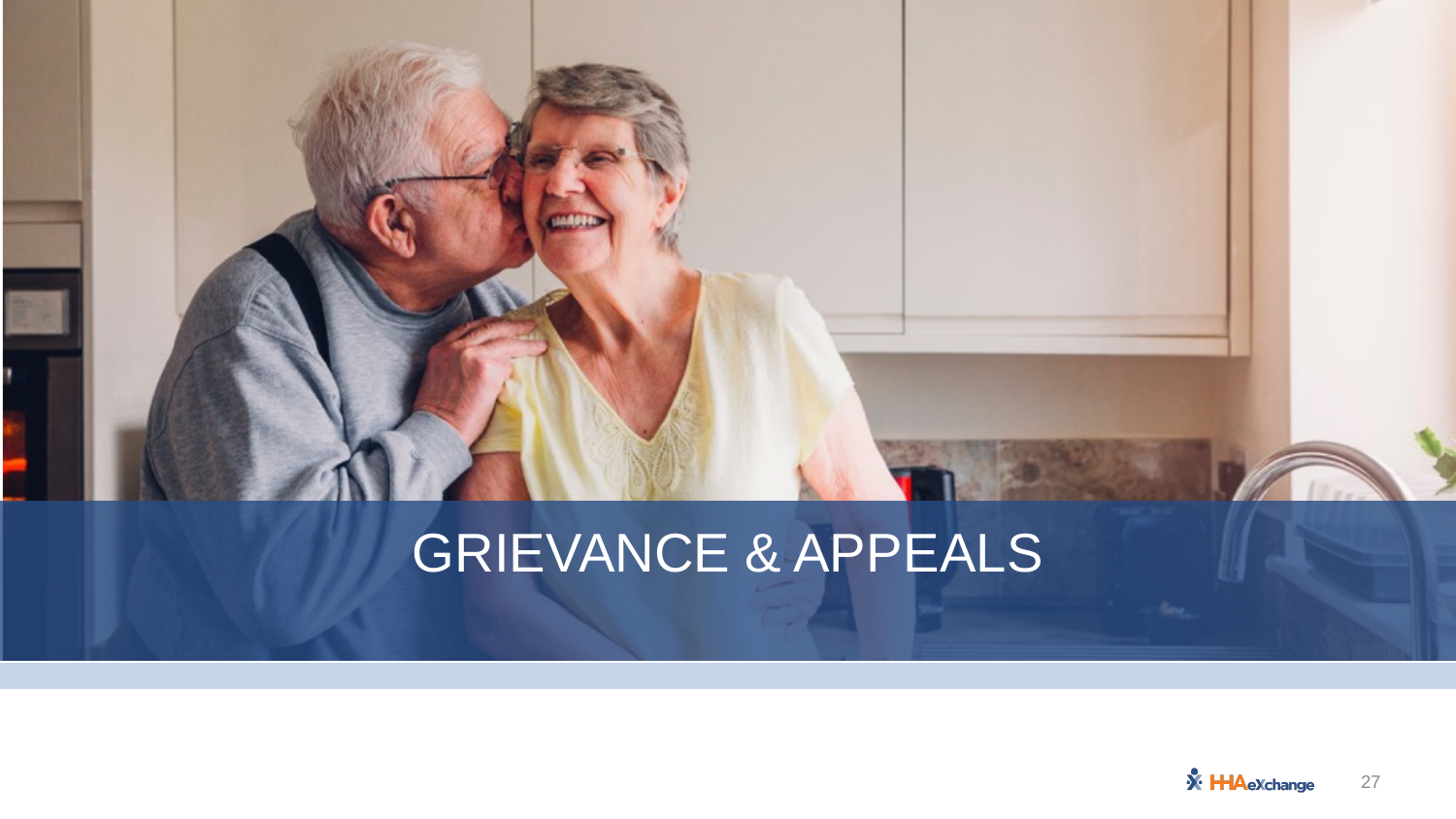## **Grievance & Appeals Process**

- Provider may make an appeal or grievance on behalf of the member or as a member representative.
- If the Member thinks the plan's decision about a service is wrong, the member can ask the plan to look at their case again; this is called a Plan Appeal.
- Appeal rights are given to the Member, Authorized Representative or Provider to dispute a benefit denial, termination, suspension or reduction of service.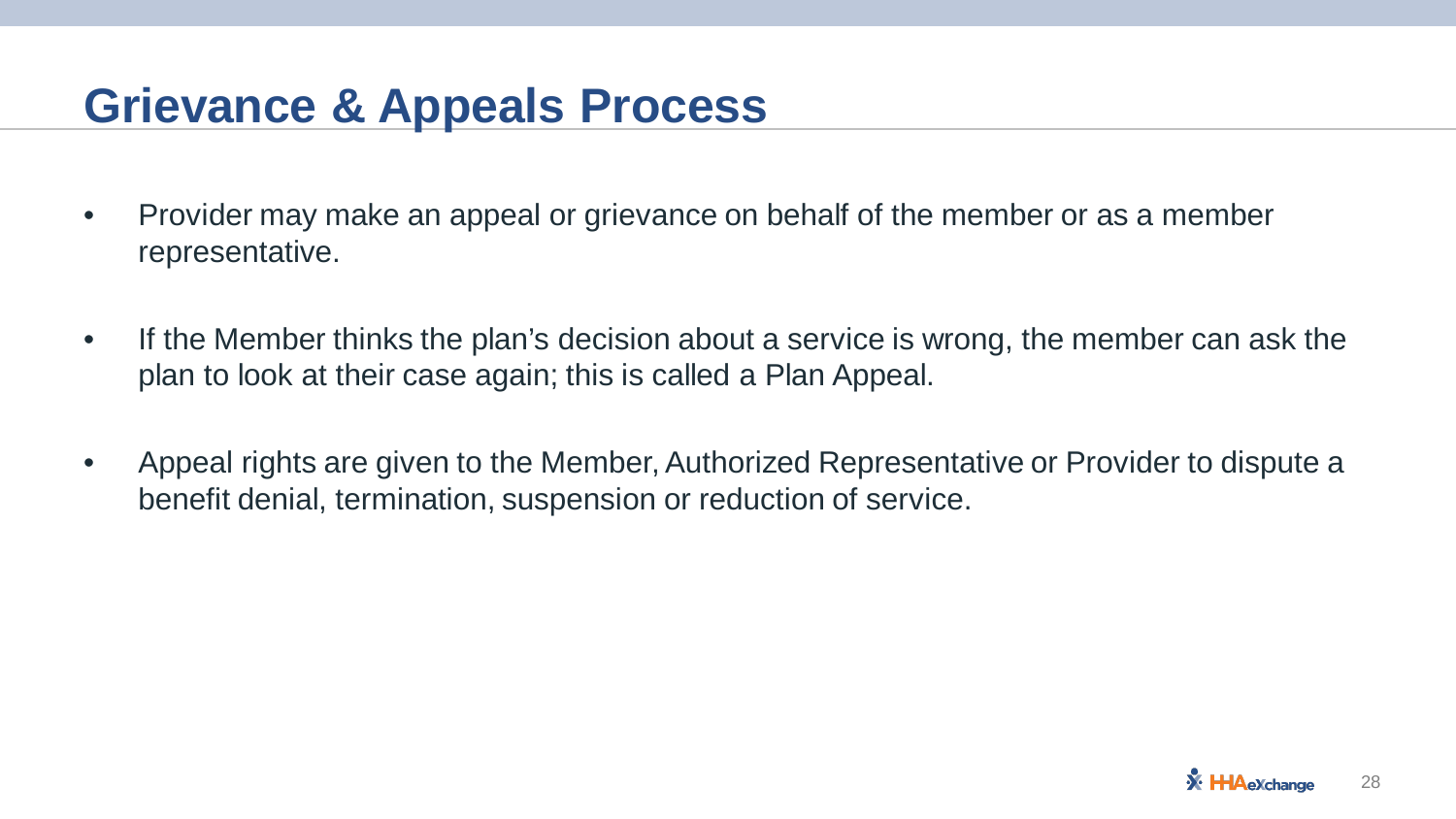## **Grievance & Appeals Timeframes**

#### • Timeframe for Filing Appeal:

Provider Appeals on behalf of the member must be received no later than 60 calendar days from the date of the Initial Adverse Determination Denial Notice.

#### • Acknowledgment Letter Timeframe

An acknowledgment letter is sent within 5 business days upon receipt of the appeal.

#### • Resolution Timeframe

| <b>Line of Business</b> | <b>Case Type</b>        | <b>Resolution Timeframe</b> |
|-------------------------|-------------------------|-----------------------------|
| Homefirst (MLTC)        | <b>Standard Appeal</b>  | 30 calendar days            |
| Homefirst (MLTC)        | <b>Expedited Appeal</b> | 72 hours                    |
| <b>MAP</b> Integrated   | <b>Standard Appeal</b>  | 30 calendar days            |
| <b>MAP</b> Integrated   | <b>Expedited Appeal</b> | 72 hours                    |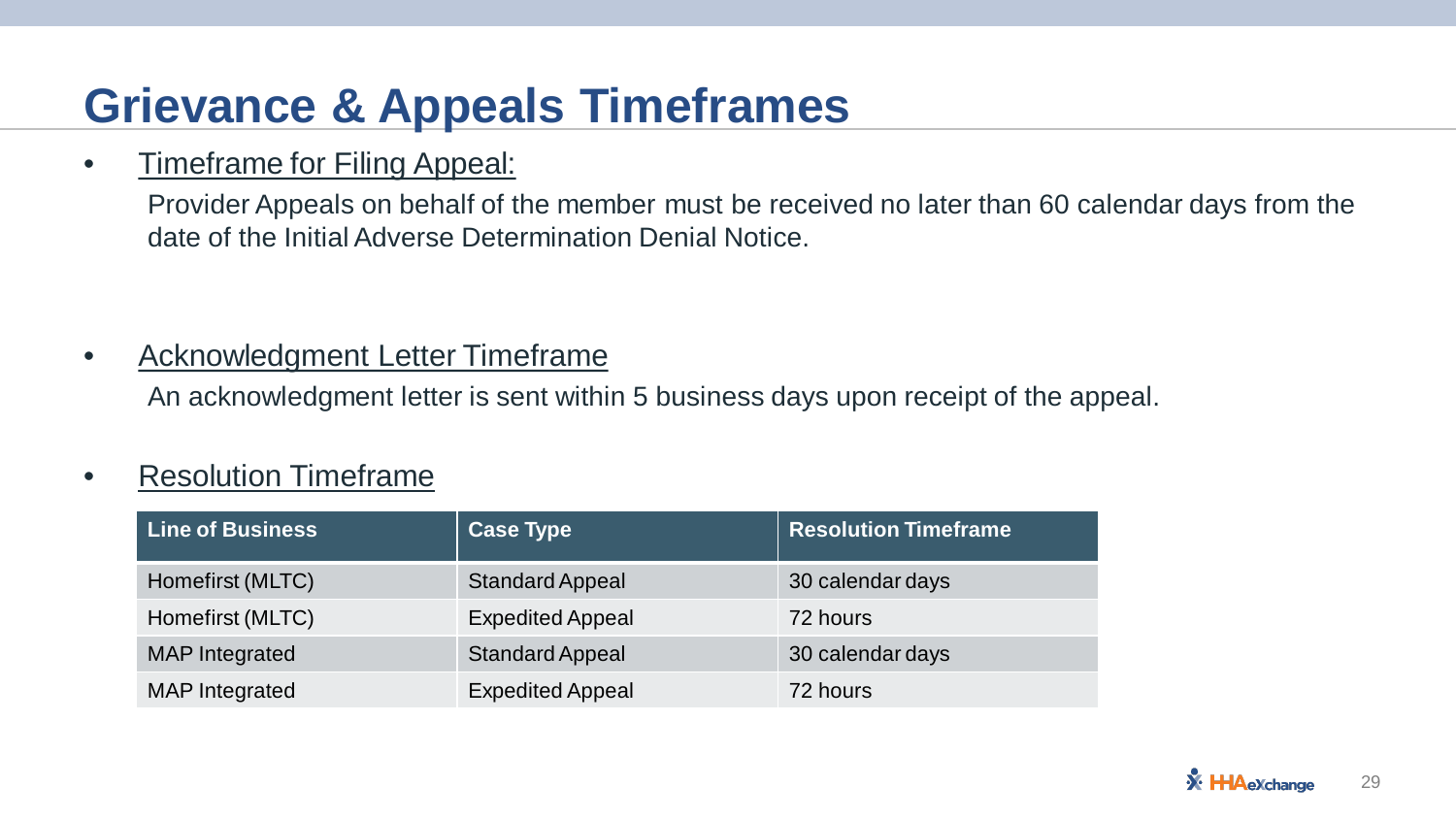## **Provider Claim Inquire (Reconsideration)**

- A provider can appeal a claim for authorization denial, timely filing and incorrect rates.
- A provider has 60 days from Explanation of Benefits (EOB) date to appeal a claim.
- Elderplan has 60 days to make a determination.
- Provider can file an appeal with the Elderplan Claims Dept. (718) 921-7772 option 1.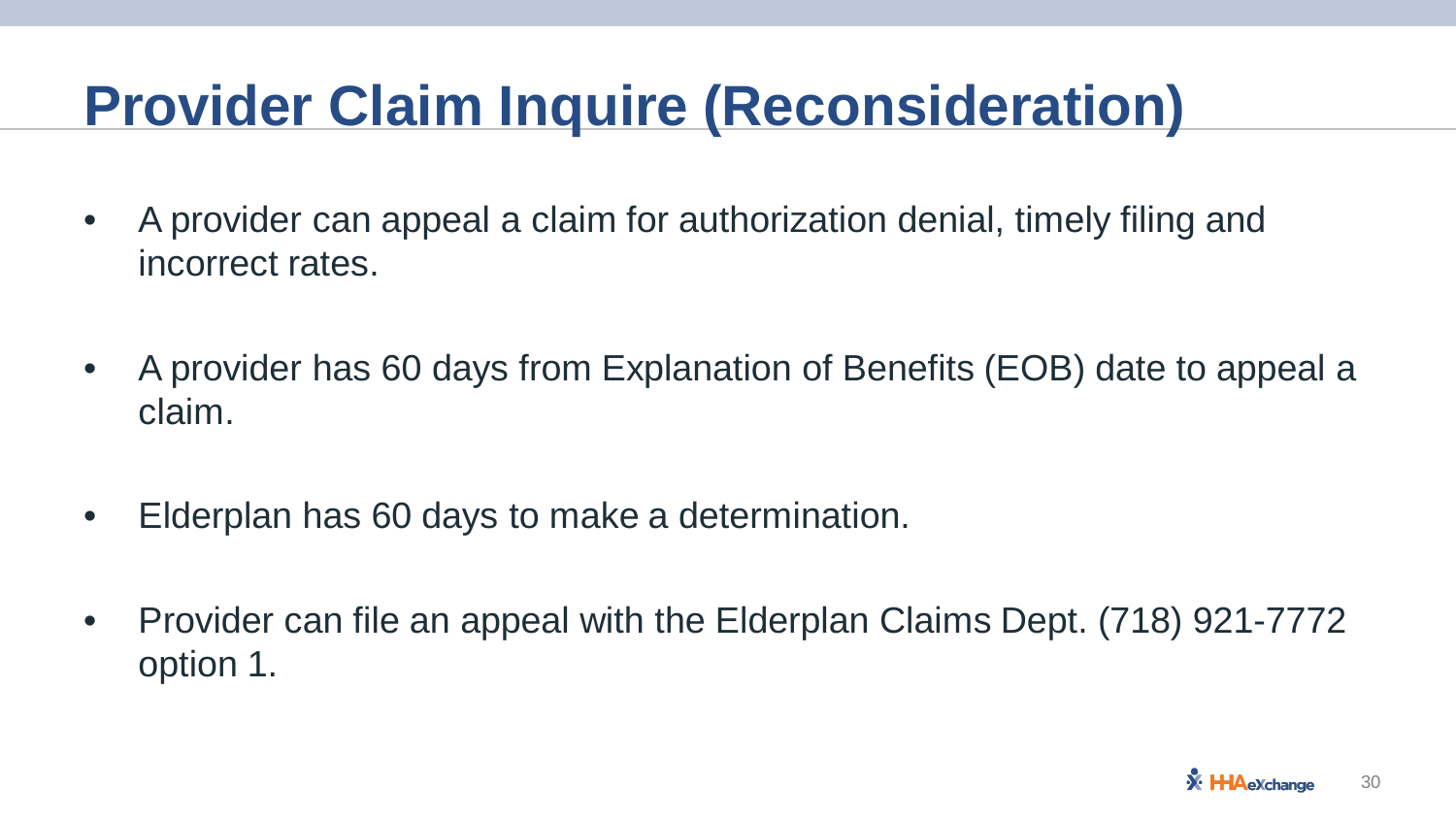

# Questions?